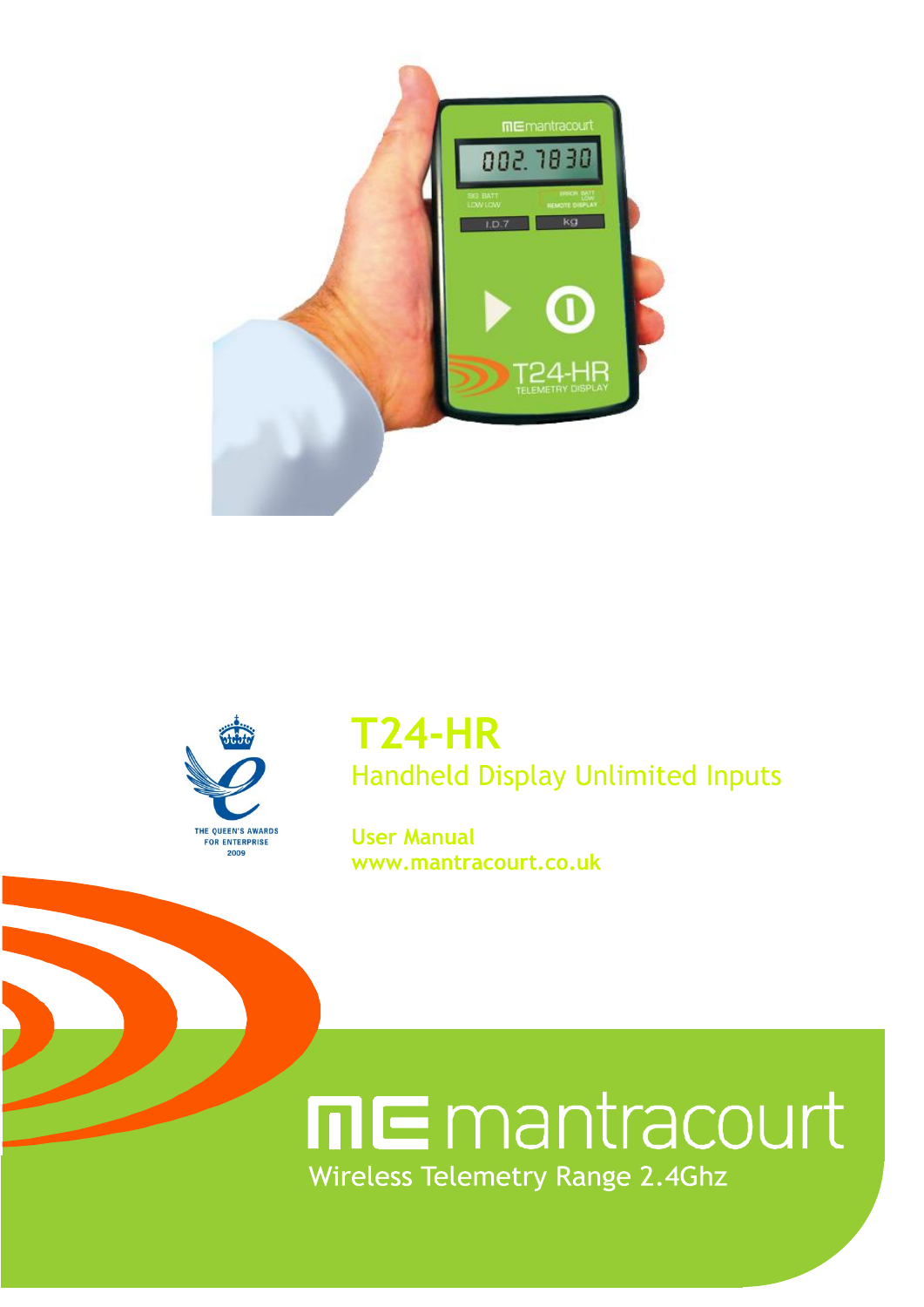| <b>Quick Start</b> |  |
|--------------------|--|
|                    |  |
|                    |  |
|                    |  |
|                    |  |
|                    |  |
|                    |  |
|                    |  |
|                    |  |
|                    |  |
|                    |  |
|                    |  |
|                    |  |
|                    |  |
|                    |  |
|                    |  |
|                    |  |
|                    |  |
|                    |  |
|                    |  |
|                    |  |
|                    |  |
|                    |  |
|                    |  |
|                    |  |
|                    |  |
|                    |  |
|                    |  |
|                    |  |
|                    |  |
|                    |  |
|                    |  |
|                    |  |
|                    |  |
|                    |  |
|                    |  |
|                    |  |
|                    |  |
| FCC.               |  |
|                    |  |
|                    |  |
|                    |  |
|                    |  |
|                    |  |
|                    |  |
|                    |  |
|                    |  |
|                    |  |
|                    |  |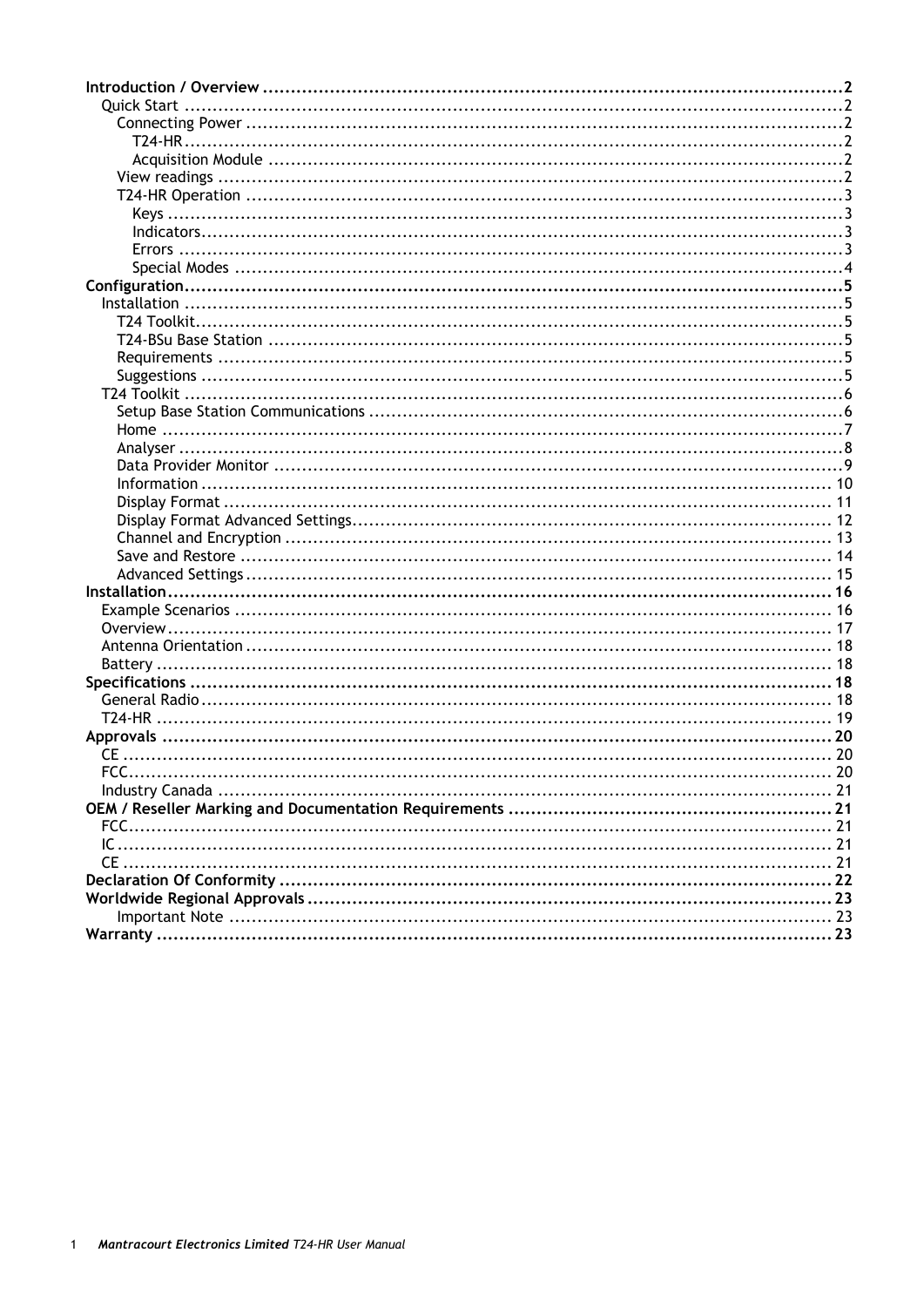## <span id="page-2-0"></span>*Introduction / Overview*

The T24-HR is a roaming handheld that can be used to view the reading supplied by an unlimited number of acquisition modules. The acquisition Data Tags or IDs do not need to be known beforehand.

The handheld will automatically wake any device on the same channel and encryption key.

An internal list is maintained of the top *n* number of acquisition modules ordered by signal level and a **Next** key on the handheld allows cycling through this list.

The list size (*n*) is variable between 2 and 20 and this enables the viewing experience to be tailored to particular applications.

The acquisition modules are identified by their 4 character hexadecimal Data Tags and these may be set using the T24 Toolkit.

When in communication with a particular acquisition module the LED on that module is activated. This provides visual feedback of the selected and currently viewed module. The LED output can also appear optionally on the digital output.

## <span id="page-2-1"></span>*Quick Start*

This section will show you how to get the device pair working out of the box. You will require 2 X AA alkaline batteries for the handheld and a 3 Volt dc supply for the acquisition module which may also be a pair of AA batteries.

#### <span id="page-2-2"></span>*Connecting Power*

#### <span id="page-2-3"></span>*T24-HR*

Remove the two screws on the rear battery compartment. Insert two alkaline AA batteries. Refit the battery compartment cover. The handheld device is now switched on so should be turned off until the acquisition module is ready. To turn off just hold down the power key until the display shows **BUSY** then release it.

#### <span id="page-2-4"></span>*Acquisition Module*

See the acquisition module manual.

#### <span id="page-2-5"></span>*View readings*

As long as the acquisition device is on the same channel as the handheld you will be able to view the reading once the handheld is turned on. The T24 range of modules are set to channel 1 by default. If you need to change the channel of the acquisition module you will need to use the T24 Toolkit software or see Pairing later in the manual.

Each time you press the Next key  $\blacktriangleright$  the handheld will cycle to the next acquisition module in its list of detected modules. The Data Tag of the selected module will be displayed briefly before the reading is displayed.

To view the Data Tag of the currently viewed module press and hold the next key  $\blacktriangleright$  for around a second and the Data Tag will be displayed and the reading will remain that of the current module without stepping on.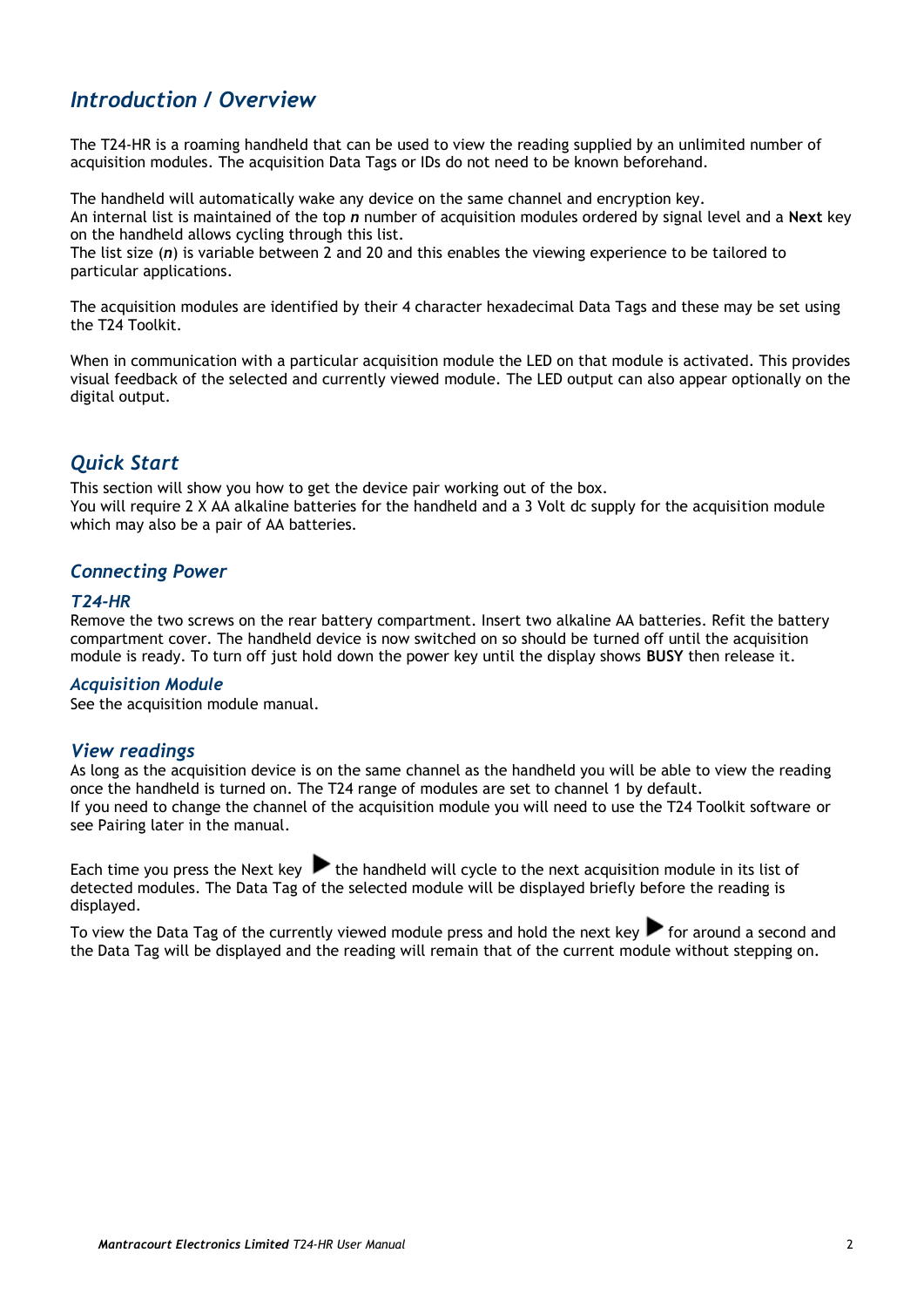## <span id="page-3-0"></span>*T24-HR Operation*

<span id="page-3-1"></span>*Keys*

<span id="page-3-3"></span><span id="page-3-2"></span>

| U<br>D                                      | Press and hold the power key for approximately 2 seconds then release the key.<br>This will toggle between turning the handheld on and off.<br>Can also be used, by giving a quick press, to reset the Auto-Sleep delay.<br>Selects the next module to view.<br>Pressing and holding will display the currently viewed module Data Tag without<br>moving to the next module.                         |
|---------------------------------------------|------------------------------------------------------------------------------------------------------------------------------------------------------------------------------------------------------------------------------------------------------------------------------------------------------------------------------------------------------------------------------------------------------|
| <b>Indicators</b>                           |                                                                                                                                                                                                                                                                                                                                                                                                      |
| SIG LOW                                     | The radio signal from the acquisition module is low. The device is still<br>functioning but the limit of the range may be near. Communications may start<br>to deteriorate when this indicator is visible. Until ------ is displayed the<br>communications is still OK and the display can be relied on for accuracy.<br>Note: Even with a degraded signal the display value will always be correct. |
| <b>BATT LOW</b>                             | The batteries in the handheld are low and need to be replaced.                                                                                                                                                                                                                                                                                                                                       |
| <b>REMOTE ERROR</b>                         | The acquisition module has an error that the handheld does not recognise.                                                                                                                                                                                                                                                                                                                            |
| <b>REMOTE BATT LOW</b>                      | The battery or supply to the acquisition module is low.                                                                                                                                                                                                                                                                                                                                              |
| <b>Errors</b><br>Displayed on handheld LCD. |                                                                                                                                                                                                                                                                                                                                                                                                      |
| Error 1                                     | The acquisition module has a strain gauge input and is in shunt cal mode. An<br>external device has placed the acquisition module in Shunt Calibration mode so<br>rather than display a misleading reading this error is displayed instead.<br>Modules such as the T24-SA support this error type.                                                                                                   |
| Error <sub>2</sub>                          | Input integrity error. The acquisition module has found a problem with the<br>input. There may be open or short circuits. Rather than display a misleading<br>reading this error is displayed instead.<br>Only certain acquisition modules support this error such as the T24-SA.                                                                                                                    |
|                                             |                                                                                                                                                                                                                                                                                                                                                                                                      |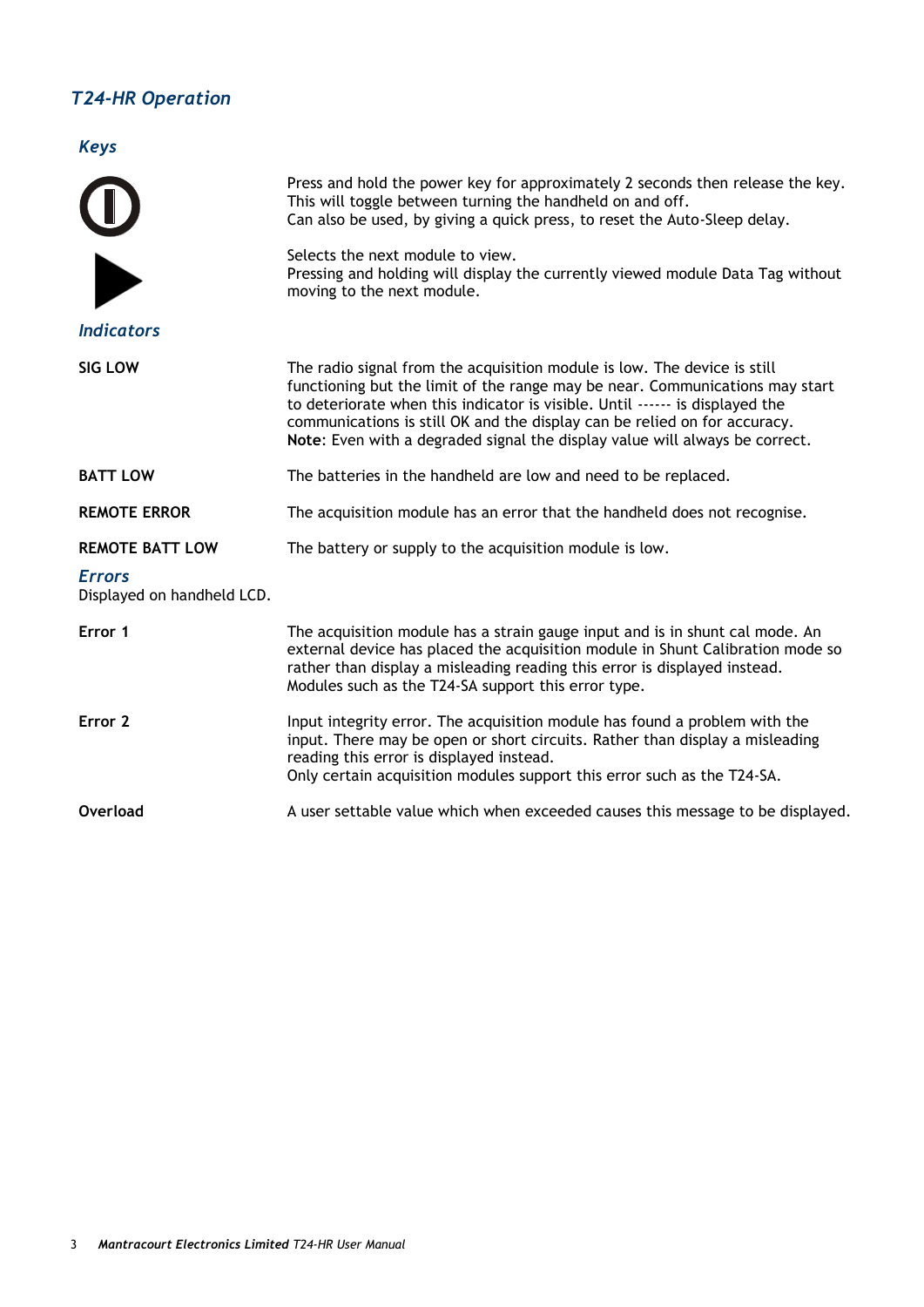#### <span id="page-4-0"></span>*Special Modes*

T24-HR label actually has 6 keys but only 2 are marked. The following modes require some of the unmarked keys. The picture to the right shows the position of the keys.







**Pair** The handheld has the ability to configure an acquisition module to match the handhelds own radio channel and encryption key settings. Ensure that the acquisition module is unpowered for at least 10 seconds. Locate the upper left key by feeling for a slight bump on the label.

> Press and hold this key for 5 seconds until PAIRING appears on the LCD. Release the key and apply power to the acquisition module.

The amount of time you have to reapply power to the acquisition device can be set by **PairDuration** in the T24 Toolkit when connected to the T24-HR. This defaults to 5 seconds.

**System Zero** The handheld has the ability to perform a system zero on a remote acquisition module. This may be useful after installing new modules and enables system zero to be set without the need for a PC/laptop and T24 Toolkit.

Set the handheld to view the desired acquisition module by using the Next key.

Locate the upper right key and lower right key by feeling for slight bumps on the label.

Press and hold these keys for around 8 seconds until ZERO appears on the LCD. Release the keys and the display should then show the zeroed reading.

This system zero is performed at the acquisition module and is stored through power cycling.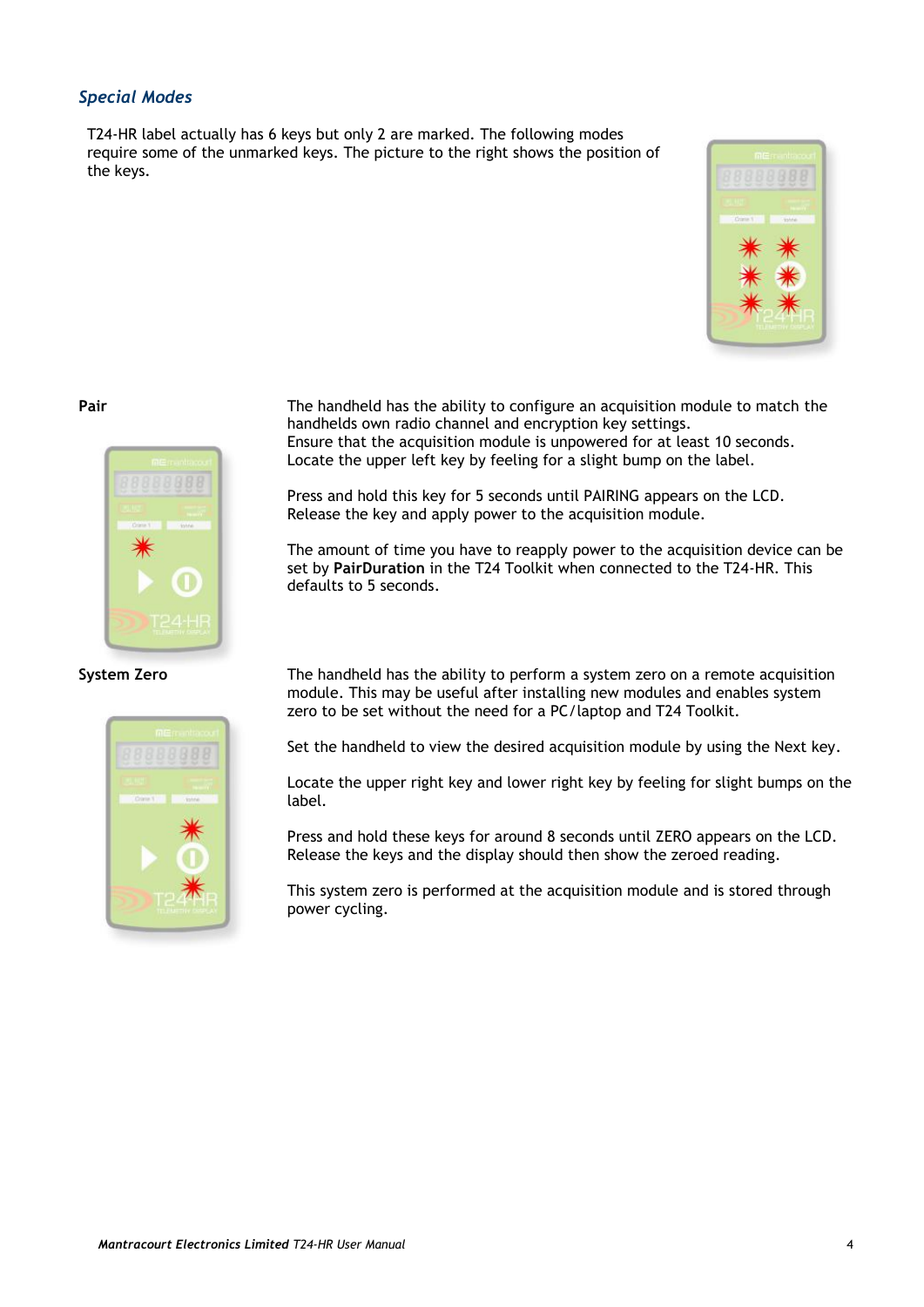## <span id="page-5-0"></span>*Configuration*

This section explains how to install software and connect the required devices together. Please note that you will need the T24 Toolkit software and a T24-BS base station to allow your computer to communicate with T24 telemetry devices.

## <span id="page-5-1"></span>*Installation*

#### <span id="page-5-2"></span>*T24 Toolkit*

To configure the devices we must use the **T24 Toolkit** software application. This can be downloaded from our web site or may be shipped with your products.

Install this on a PC or laptop.

Run setup.exe and follow the prompts to install the software.

#### <span id="page-5-3"></span>*T24-BSu Base Station*

If you have a USB version of the base station (T24-BSu) then you just need to plug this into a USB socket on your PC. If you are using an alternative base station then please refer to the appropriate manual.

#### <span id="page-5-4"></span>*Requirements*

The T24-HR requires version 1.05 or higher acquisition module. The Sleep Delay of these modules needs to be set to a non-zero time if the modules are required to return to deep sleep when the T24-HR is turned of or taken out of range.

#### <span id="page-5-5"></span>*Suggestions*

Unless the acquisition modules are permanently powered their Sleep Delay setting should be set to a non-zero value so that the module returns to deep sleep when the handheld is turned off or goes out of range. It is suggested that this time is set to at least 3 times the interval between its data transmissions. i.e. The default rate of 333 ms (3Hz) so set the Sleep Delay to 5 seconds.

Most acquisition modules allow the LED state to be echoed to the digital output line which allows an external LED to be fitted. This is useful when requiring visual feedback of the module the handheld is currently viewing.

The handheld displays the data at the rate that the acquisition module is configured to supply. The ideal rate is about 3hz which is the default but the handheld will operate quite happily with modules with a data delivery rate of down to around 1 every 30 seconds. Just remember to set the Timeout of the handheld to at least 3 times this period. (i.e. 91 seconds in the case of 30 second transmission interval).

NOTE: The handheld will wake **any** sleeping module if it is on the same channel and has the same encryption key.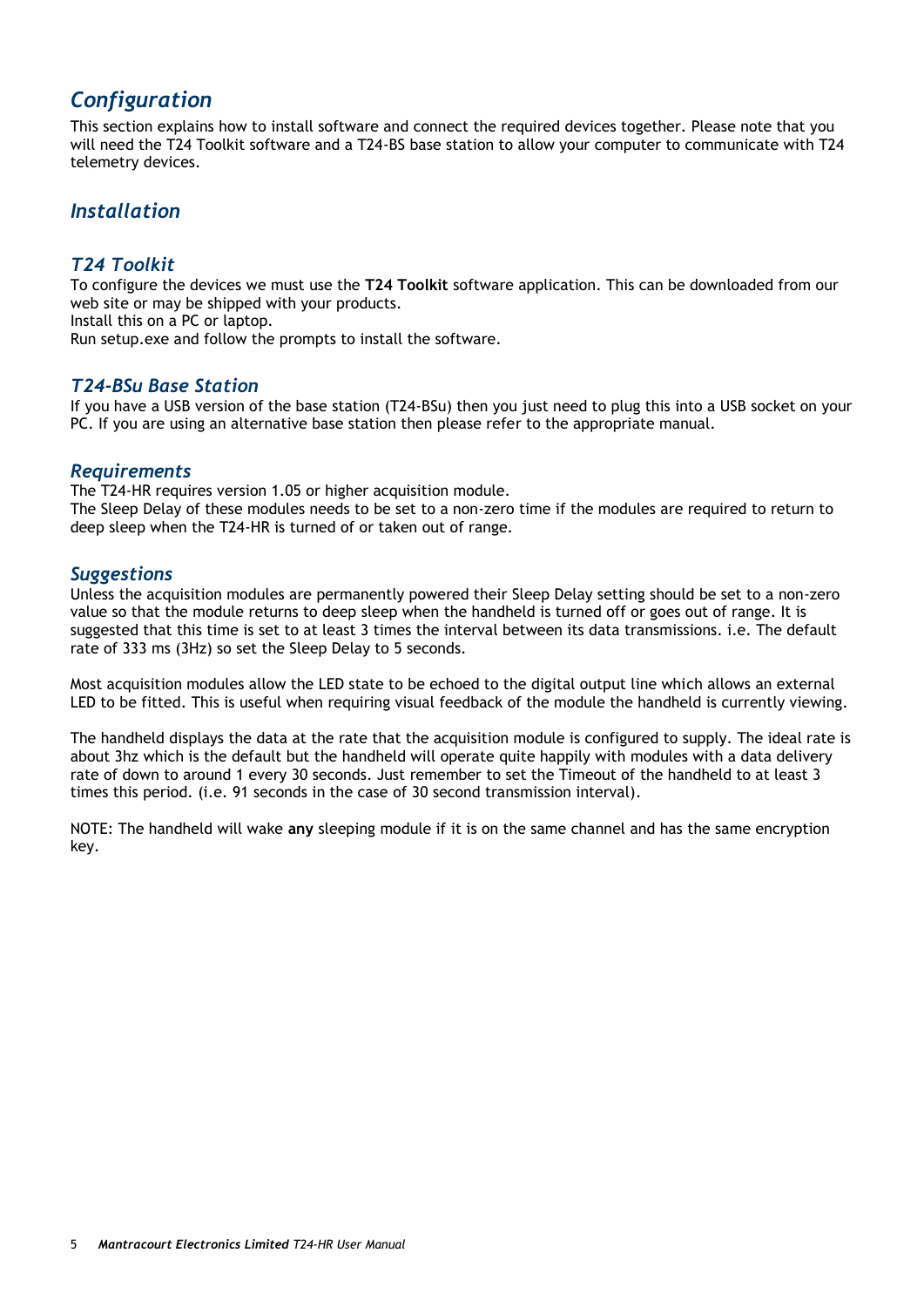## <span id="page-6-0"></span>*T24 Toolkit*

The T24 Toolkit provides a means of simple configuration of the T24-HR handheld and associated acquisition module along with useful tools to aid integration. Calibration of the acquisition module is also provided.

Run the T24 Toolkit software application.

PLEASE NOTE: Depending on which acquisition module is selected the screenshots may vary slightly. This will generally be in naming of units and device descriptions. The screenshots shown are those shown when a T24-SA strain gauge acquisition module is connected.

## <span id="page-6-1"></span>*Setup Base Station Communications*

| <b>DT24 Toolkit</b>                                 |                                                                                                                                                          |                                                                                                                                        |
|-----------------------------------------------------|----------------------------------------------------------------------------------------------------------------------------------------------------------|----------------------------------------------------------------------------------------------------------------------------------------|
| <b>Settings</b>                                     |                                                                                                                                                          |                                                                                                                                        |
|                                                     | Select the connection type between the base station and the computer                                                                                     | Help                                                                                                                                   |
| Interface<br><b>USB</b>                             | Select the interface between the computer and the base station.                                                                                          | Configure the settings on this<br>page to match the connected<br><b>Base Station.</b>                                                  |
| Port                                                | Select the COM port that the base station is connected to.                                                                                               | • First you need to determine<br>whether the connection to your<br>PC is Serial or USB.<br>• If it is Serial then you also             |
| <b>Baudrate</b><br>115200                           | Select the baudrate that matches the settings of the base station DIP<br>switch.                                                                         | need to know which serial port<br>(COM port) it is connected to<br>and the Baudrate of the Base<br>Station.                            |
| <b>Base Station Address</b>                         | Each base station has an address.<br>If you connect using USB the address must be 1.                                                                     | • Next you need to know the<br>Base Station Address, This can<br>be set between 1 and 16 and<br>should not be confused with the<br>ID. |
|                                                     | - A T24-BSu has a fixed address of 1.<br>- A T24-BSi has a settable address via DIP switches so ensure these are set to<br>1 if using the USB interface. | • When correctly setup click<br>the HOME button to test<br>communications and to<br>continue.                                          |
|                                                     |                                                                                                                                                          |                                                                                                                                        |
| Connected to Base Station of ID FFC6AB on channel 1 |                                                                                                                                                          | App: 1.1.23   Drv COM: 1.5   Drv DLL: 2.1                                                                                              |

Select **USB** as the interface and select 1 as the Base Station Address. In the toolkit all items that can be changed by the user are coloured orange.

To change a value just click on the relevant orange item. You will then be presented with a new dialog window allowing you to change the value.

This may use a slider, text box or list to allow your new value to be entered.

Click the Home button to attempt communications with the base station. If no communications can be established the toolkit will remain on this page. You will need to check that the base station is powered and that it is connected to the converter correctly.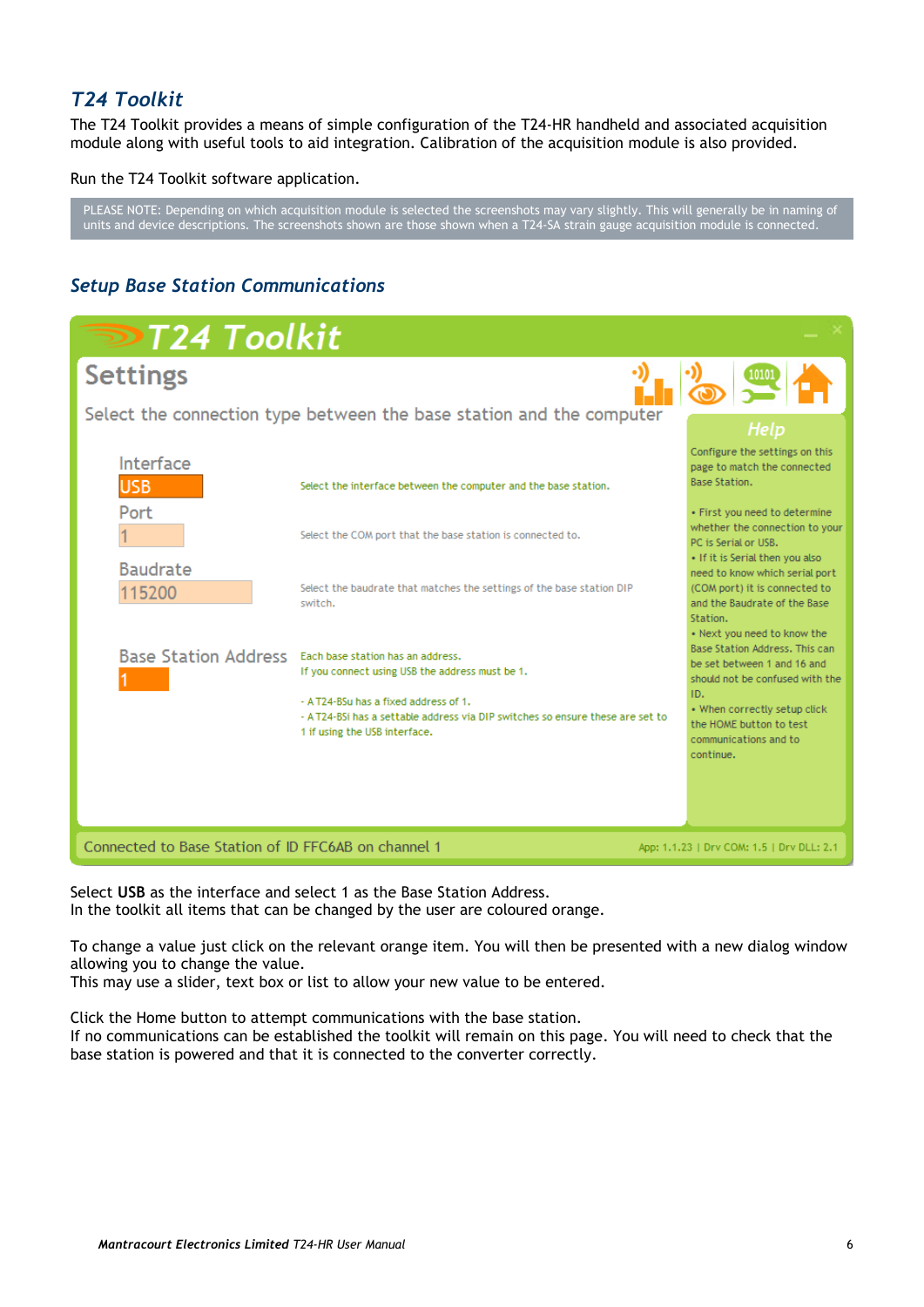<span id="page-7-0"></span>

We now have successful communications with the base station so we can now pair with our device or we can select the Spectrum Analyser mode or Data Provider Monitor mode.

To connect to our device we will pair. This is achieved by power cycling the device. Pairing removes the need to know the radio settings of the device you are connecting to and also ensures that it is in a suitable state for configuration.

#### **Pairing Procedure**

- Remove at least one battery from the handheld module.
- Click the Pair button on the toolkit.
- $\bullet$ You now have 10 seconds to replace the handheld batteries.

If you connect successfully the toolkit will change to the Information page. If the pairing fails try again.

**NOTE:** Pairing with the toolkit will **not** change the radio configuration settings of the connected device.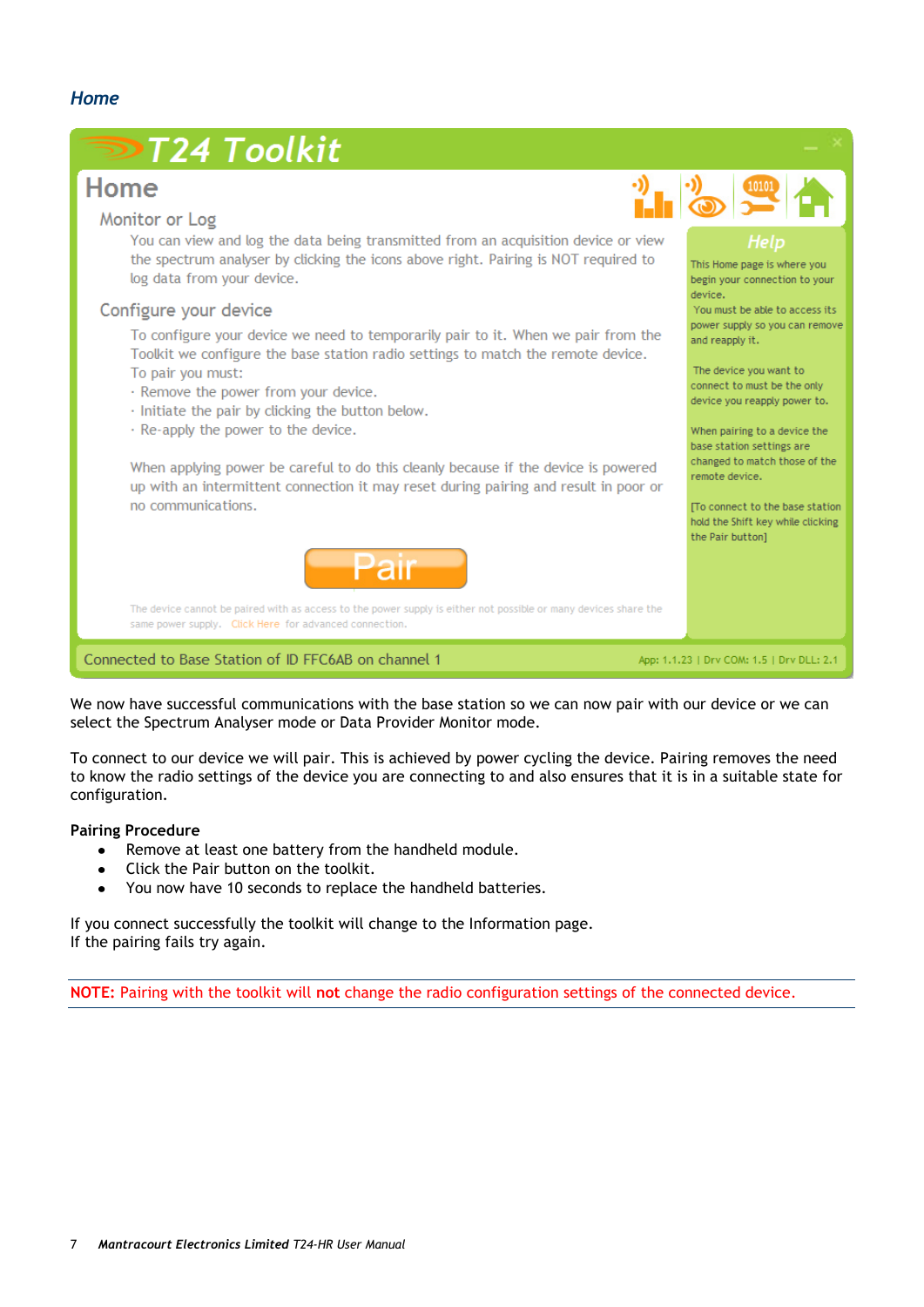## <span id="page-8-0"></span>*Analyser*



The analyser page is provided as a tool and will not normally be needed unless you plan to change channels and want to find the best channel to select, or to diagnose poor communications issues.

This page shows the radio signal levels detected across all the channels available to the T24 series of devices. Using this tool may help in detecting noisy areas and allow you to decide on which channels you may want to use.

The above charts show the traffic from a Wi-Fi network and it can be seen to be operating over channels 6 to 9 and it would be best (though not essential) to avoid using these channels.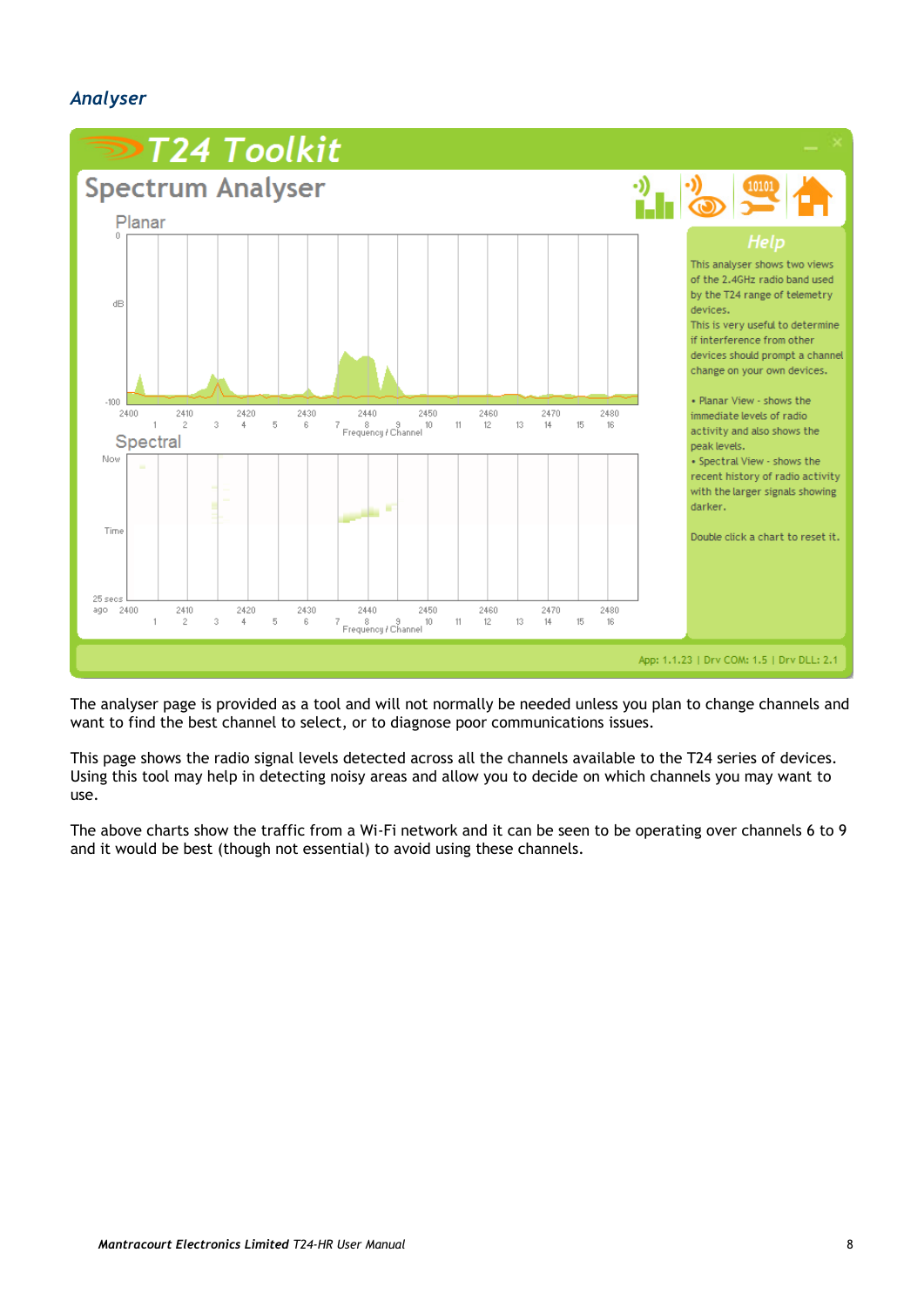## <span id="page-9-0"></span>*Data Provider Monitor*

|                                                                |       | DT24 Toolkit |     |                                                                                                                             |                      |                                                                |
|----------------------------------------------------------------|-------|--------------|-----|-----------------------------------------------------------------------------------------------------------------------------|----------------------|----------------------------------------------------------------|
| <b>Data Provider Monitor</b>                                   |       |              |     |                                                                                                                             |                      | ·))<br>10101                                                   |
| Data Tag                                                       | Total | Per sec      | LQI | Value                                                                                                                       |                      |                                                                |
| C629                                                           | 18    | 3            | 100 | 0.0160147                                                                                                                   |                      | Help<br>This page allows you to monitor                        |
| C623                                                           | 58    | 10           | 100 | 0.0129487                                                                                                                   |                      | Data Provider packets.                                         |
| C628                                                           | 18    | 3            | 100 | 0.0218671                                                                                                                   |                      | Data Provider packets are what<br>acquisition devices transmit |
| C62C                                                           | 18    | 3            | 100 | 0.0152698                                                                                                                   |                      | periodically.                                                  |
| C627                                                           | 17    | 3            | 100 | 0.0172869                                                                                                                   |                      | You have the option of logging                                 |
| C624                                                           | 17    | 3            | 100 | 0.0130830                                                                                                                   |                      | these to a comma seperated<br>value (CSV) file.                |
| button will allow you to select a filename to log the data to. |       |              |     | Select the devices you wish to log from the above list be checking them. Pressing the Start Logging<br><b>View Last Log</b> | <b>Start Logging</b> |                                                                |
| Connected to Base Station ID FFC5DB                            |       |              |     |                                                                                                                             |                      | App:1.0.0   Drv COM:1.0.0   Drv DLL:1.9.0                      |

T24 acquisition devices normally operate in low power mode and periodically transmit Data Provider packets This page shows all detected Data Provider packets which may be useful for checking that a device is operational.

NOTE: When the toolkit connects to a device to enable configuration it will usually inhibit the transmission of Data Provider packets.

The Start Logging button will ask for a filename and proceed to log the received data to a CSV file in the following format:

#### **Data Tag, Elasped mS, Value**

The View Last Log button will launch the application associated with CSV files and open the last logged file.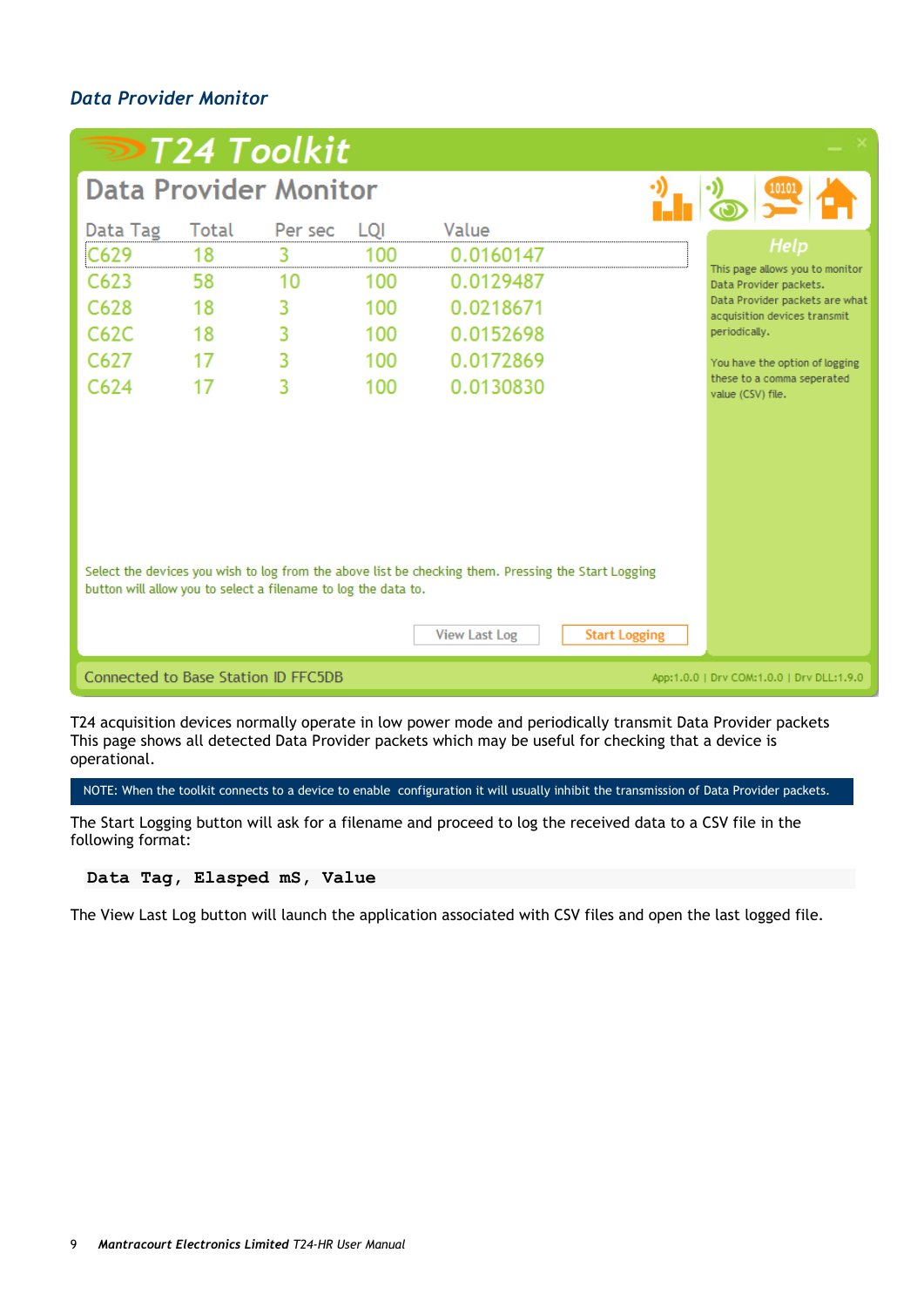## <span id="page-10-0"></span>*Information*



Once successfully paired to a device this page is displayed. This page shows you information about the connected device.

## **Items you can change:**

You can enter a short description which may help you recognise this device in the future.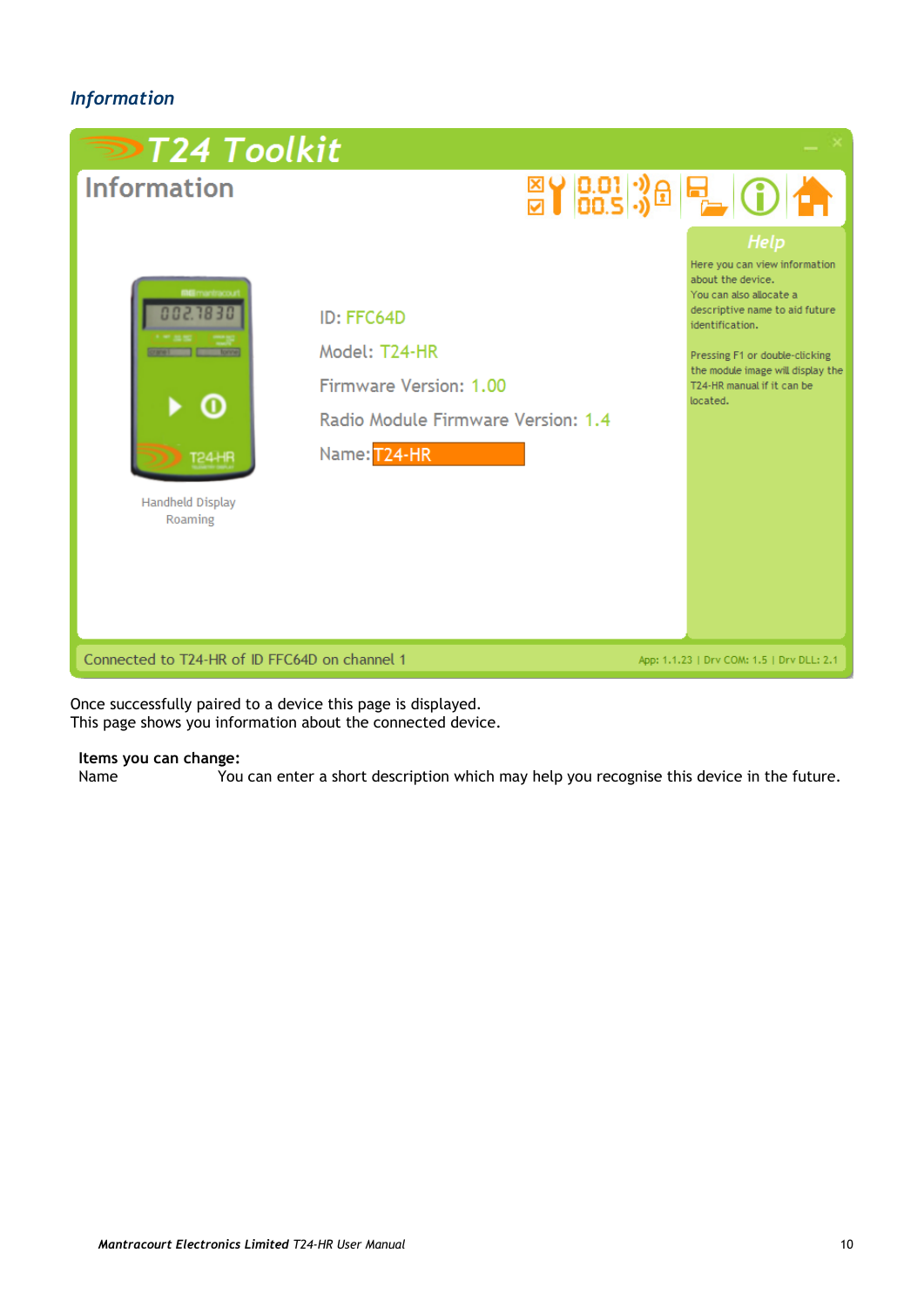## <span id="page-11-0"></span>*Display Format*

| <b>■T24 Toolkit</b>                                                                                                                                                                                                                                                                                                                   |                                                     |
|---------------------------------------------------------------------------------------------------------------------------------------------------------------------------------------------------------------------------------------------------------------------------------------------------------------------------------------|-----------------------------------------------------|
| <b>Display Format</b><br><b>EY 8.01 % 日 0 个</b>                                                                                                                                                                                                                                                                                       |                                                     |
| <b>Format &amp; Resolution</b><br>Here you can define how the value will be displayed and where the decimal point will appear. By<br>000.0001<br>including a non zero value this will define the resolution of the displayed value, i.e. the smallest<br>step size of value changes. To select from some predefined values Click Here | Help<br>Alter the display format and<br>resolution. |
| <b>Leading Zero Suppression</b><br>Choose to suppress leading zeroes or to show them.<br>No.                                                                                                                                                                                                                                          | Optionally apply leading zero<br>suppression.       |
| <b>Overload Limit</b><br>Enter a value above which OVERLOAD will be displayed instead of the normal reading,<br>10000000.0                                                                                                                                                                                                            | Optionally display an overload<br>warning.          |
| Timeout (s)<br>Select how long the handheld will wait in seconds to receive data from the acquisition module<br>before the display turns to dashes. The default is 3 seconds.                                                                                                                                                         |                                                     |
| Advanced<br>Connected to T24-HR of ID FFC64D on channel 1                                                                                                                                                                                                                                                                             | App: 1.1.23   Drv COM: 1.5   Drv DLL: 2.1           |

Here you can adjust the display.

#### **Items you can change:** Format & Resolution Here you can define how the values are displayed on the LCD. There are 7 digits available and you can define where the decimal point is shown by entering text where a zero indicates a numeric digit position. When the data is being displayed the number of decimal places you define may be overridden as the display will always show the correct number of integer digits. Example: If you set the format to 000.0000 and the value to display is 1000.1234 the display will show 1000.123 You can also define the resolution, which is the block size of changes to the display. Example: If you enter the format as 000.0005 the display will only change in steps of 0.0005 which can be used to mask noisy digits at high resolutions. Leading Zero Suppression This can be turned on or off and will suppress leading zeroes when on. Example: If the display reads 000.123 with leading zero suppression turned off it will display 0.123 when turned on. Overload Limit You can enter a limit here above which **Overload** will be shown on the display instead of the actual value. Enter zero to disable this feature. Timeout Enter the timeout in seconds. This sets the time allowed without any data arriving from the viewed module before all dashes are displayed on the LCD. Should be at least 3 times the interval between the data being transmitted by the acquisition module. Advanced This opens the advanced page where you can scale the displayed data.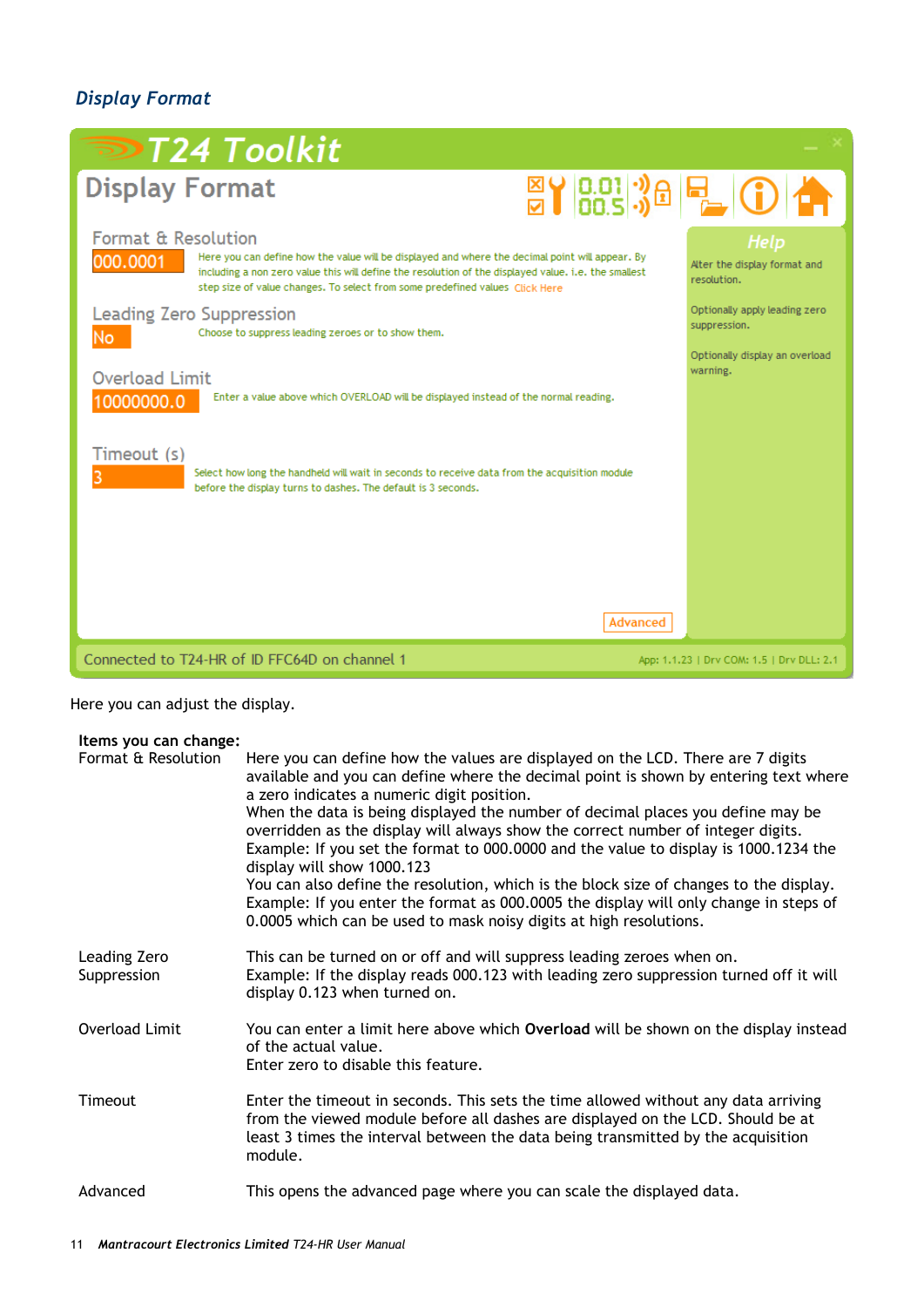## <span id="page-12-0"></span>*Display Format Advanced Settings*

| $\triangleright$ T24 Toolkit                                                                                                                                                                |                                                                                                                    |
|---------------------------------------------------------------------------------------------------------------------------------------------------------------------------------------------|--------------------------------------------------------------------------------------------------------------------|
| <b>Display Format Advanced</b><br>EY BOI 38 E OF                                                                                                                                            |                                                                                                                    |
| Display Update Rate<br>You can modify the update rate of the display in milliseconds. The default is 300 for approximately<br>300<br>3 updates per second.<br><b>Custom Display Scaling</b> | Help<br>This page allows you to scale<br>the displayed data and to alter<br>the update rate of the LCD<br>display. |
| At Low Input Value of<br>Display Should Read<br>0.0<br>0.0                                                                                                                                  |                                                                                                                    |
| At High Input Value of<br>Display Should Read<br>1.0<br>1.0                                                                                                                                 |                                                                                                                    |
| To configure custom display scaling just enter a low and high pair of number indicating what you would like displayed at<br>what received value.                                            |                                                                                                                    |
| To display the input value without scaling Click Here                                                                                                                                       |                                                                                                                    |
| <b>Input Reading</b><br><b>Displayed Reading</b><br>0.001447<br>0.00141<br>Shows the input value along with the scaled displayed value.                                                     |                                                                                                                    |
| <b>Back</b>                                                                                                                                                                                 |                                                                                                                    |
| Connected to T24-HR of ID FFC64D on channel 1                                                                                                                                               | App: 1.1.23   Drv COM: 1.5   Drv DLL: 2.1                                                                          |

Here you can adjust the display update rate and also scale the displayed data. This may be used, for example, to convert the data from a T24-SA calibrated in Kgs so that the handheld display shows Lbs.

| Items you can change:  | Enter the interval in milliseconds between display updates. The default is 300                                                                                                                                                                                                                                                                                                         |
|------------------------|----------------------------------------------------------------------------------------------------------------------------------------------------------------------------------------------------------------------------------------------------------------------------------------------------------------------------------------------------------------------------------------|
| Display Update Rate    | milliseconds. i.e. 3 updates per second.                                                                                                                                                                                                                                                                                                                                               |
| Custom Display Scaling | This can be used to change the displayed value to a different unit or to<br>otherwise scale it. You simply enter the original and required values at a low<br>and high point.<br>Example: If a T24-SA was supplying data in Kgs and you wanted to show tonnes.<br>You would keep both the low points at zero. Enter At High Input Value of 1000<br>and Display Should Read Value of 1. |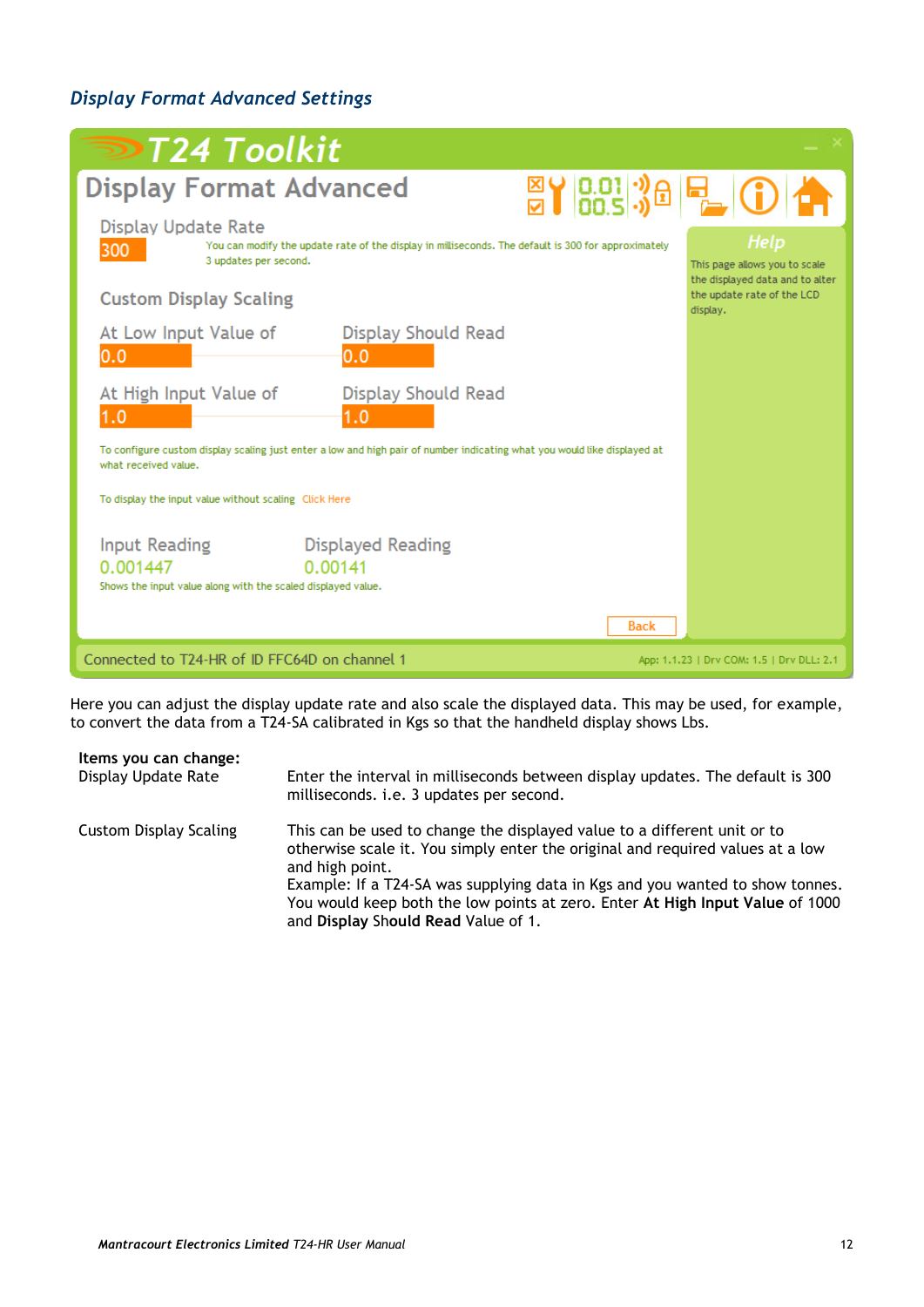## <span id="page-13-0"></span>*Channel and Encryption*

| $\blacktriangleright$ T24 Toolkit                                                                                                                                                                                                                                                                                                                                                                                                                                                                                                                                                                                                                                                                                                                                                                                                                                                                                                                                                                                                                                                                                                                                                  |                                                                                                                                                                                                                                                                                                                  |
|------------------------------------------------------------------------------------------------------------------------------------------------------------------------------------------------------------------------------------------------------------------------------------------------------------------------------------------------------------------------------------------------------------------------------------------------------------------------------------------------------------------------------------------------------------------------------------------------------------------------------------------------------------------------------------------------------------------------------------------------------------------------------------------------------------------------------------------------------------------------------------------------------------------------------------------------------------------------------------------------------------------------------------------------------------------------------------------------------------------------------------------------------------------------------------|------------------------------------------------------------------------------------------------------------------------------------------------------------------------------------------------------------------------------------------------------------------------------------------------------------------|
| <b>Channel and Encryption</b>                                                                                                                                                                                                                                                                                                                                                                                                                                                                                                                                                                                                                                                                                                                                                                                                                                                                                                                                                                                                                                                                                                                                                      | <b>EY 8.01 36 2 0 4</b>                                                                                                                                                                                                                                                                                          |
| Channel<br>You can select 1 of 16 channels<br><b>Encryption Key</b><br>The encryption key is 32 hex characters long.<br>Characters allowed are 1234567890ABCDEF<br>NOTE: Changing the channel and key will not affect the device until it has been power cycled.<br>If you have a handheld device and one or more acquisition devices and you want to change the<br>channel and keys for all you could do either of the following:<br>Connect this toolkit to each of the devices in turn and change the channel and key settings.<br>Connect to just the handheld device and set the channel and key as required. Next using the<br>pair function in the handheld connect to each acquisition device to change its settings to<br>match those of the handheld.<br>Connect to one device and change its channel and key as required. Click the Home button<br>and then re-pair to that device. The base station will now match its settings to that device.<br>Return to this page and click the Advanced button. From here you will be able to quickly<br>change the settings of multiple devices to match the base station just by pairing with each<br>one in turn.<br>Advanced | Help<br>Here you can change the<br>channel and encryption key for<br>the connected device.<br>NOTE: The device will need<br>power cycling before these<br>changes take effect.<br>If you power cycle the device<br>vou will need to click the HOME<br>button and pair the device<br>again with this application. |
| Connected to T24-HR of ID FFC64D on channel 1                                                                                                                                                                                                                                                                                                                                                                                                                                                                                                                                                                                                                                                                                                                                                                                                                                                                                                                                                                                                                                                                                                                                      | App: 1.1.23   Drv COM: 1.5   Drv DLL: 2.1                                                                                                                                                                                                                                                                        |

Here you can change the channel and encryption key for the acquisition module.

If you want to change the channel of an acquisition module and T24-HR pair there is no need to change both devices.

Simply pair to the handheld and change its channel and key.

Now perform pairing to the acquisition module from the handheld and the acquisition module will be configured to match the handheld.

NOTE: Early T24 modules do not yet utilise the encryption keys so these should be left at all zeros.

| Items you can change:<br>Channel | Select a channel between 1 and 16. The default is channel 1. You can use the<br>Spectrum Analyser mode to determine a good clean channel to use.                 |
|----------------------------------|------------------------------------------------------------------------------------------------------------------------------------------------------------------|
| Encryption Key                   | NOTE: Channel 16 is used to negotiate pairing so avoid this channel if possible.<br>Only devices with identical encryption keys can communicate. You can isolate |
|                                  | groups of devices on the same channel or just use the key to ensure the data<br>cannot be read by somebody else.                                                 |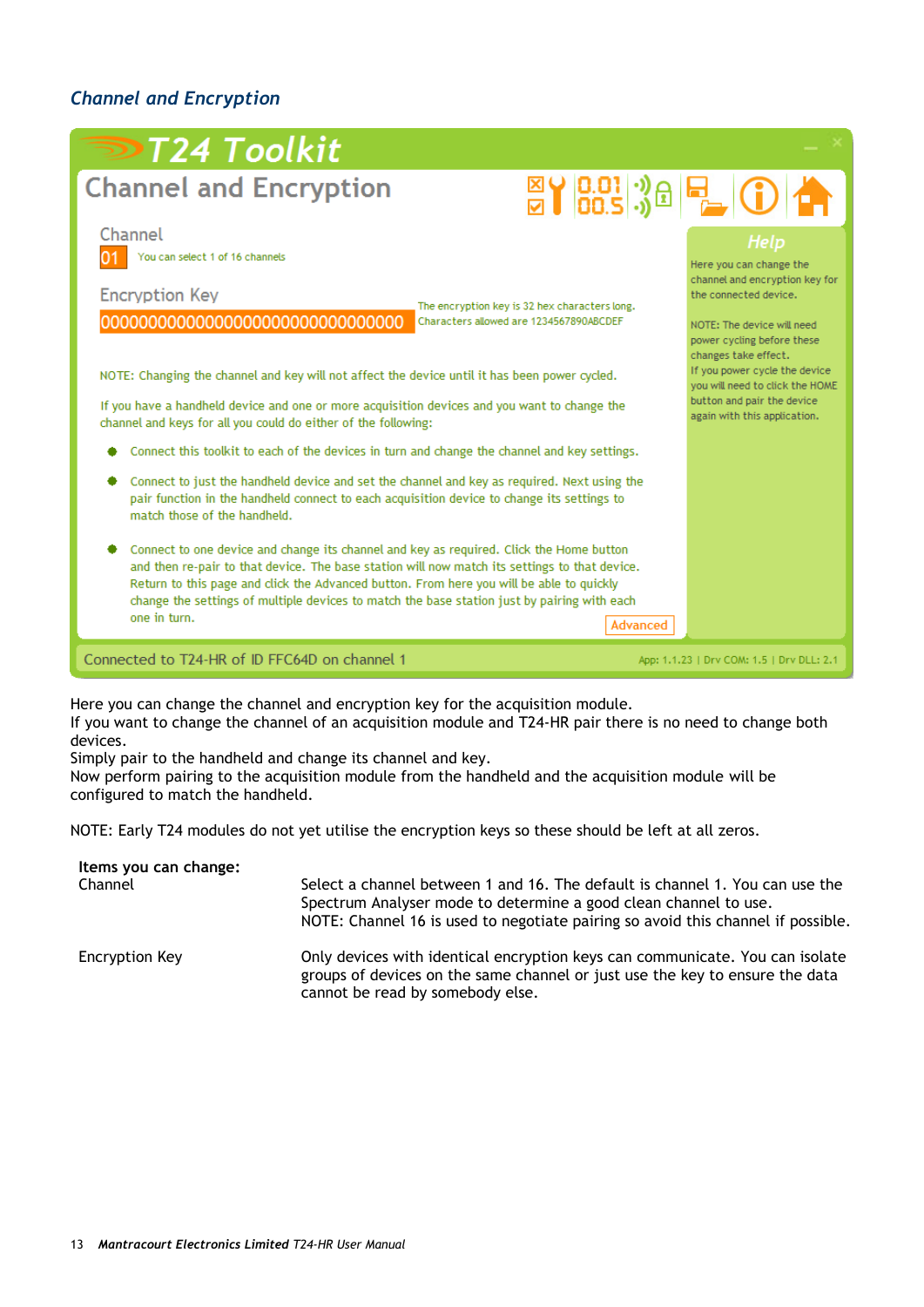## <span id="page-14-0"></span>*Save and Restore*

|                         | <b>DT24 Toolkit</b>                                                                                                                                                                                                                                                                   |  |                                                                                                                                                                                           |
|-------------------------|---------------------------------------------------------------------------------------------------------------------------------------------------------------------------------------------------------------------------------------------------------------------------------------|--|-------------------------------------------------------------------------------------------------------------------------------------------------------------------------------------------|
| <b>Save and Restore</b> |                                                                                                                                                                                                                                                                                       |  | <b>EY 8.01 % 日 0 个</b>                                                                                                                                                                    |
| Save<br>Restore         | Query the device for its parameters and save these to a configuration file on<br>your computer or network location.<br>Load a previously saved configuration file into the currently connected device.<br>NOTE: As all parameters are restored you will overwrite the existing device |  | Help<br>This page allows you to save the<br>configuration of the connected<br>device to a disk file on your<br>computer.<br>This file may then be used to<br>restore the configuration to |
|                         | calibration information.                                                                                                                                                                                                                                                              |  | the same device or to clone the<br>configuration onto another<br>device.                                                                                                                  |
|                         |                                                                                                                                                                                                                                                                                       |  |                                                                                                                                                                                           |
|                         |                                                                                                                                                                                                                                                                                       |  |                                                                                                                                                                                           |
|                         | Connected to T24-HR of ID FFC64D on channel 1                                                                                                                                                                                                                                         |  | App: 1.1.23   Drv COM: 1.5   Drv DLL: 2.1                                                                                                                                                 |

Here you can save the device settings to a file on your PC so that they can be later loaded back into the same or different device.

| Items you can change:<br>Save | Click this button to open a file dialog window to allow you to select a filename<br>and location to save the configuration file to.<br>All configuration information including calibration data will be saved to the<br>file.<br>The file extension is tcf.                   |
|-------------------------------|-------------------------------------------------------------------------------------------------------------------------------------------------------------------------------------------------------------------------------------------------------------------------------|
| Restore                       | Click this button to open a file dialog window to allow you to select a filename<br>and location of a previously saved file to load into the connected device.<br>All configuration information including calibration data will be overwritten.<br>The file extension is tcf. |
| <b>Advanced Settings</b>      | Click this button to enter the Advanced Settings Page.<br>Here are settings which do not normally require changing.                                                                                                                                                           |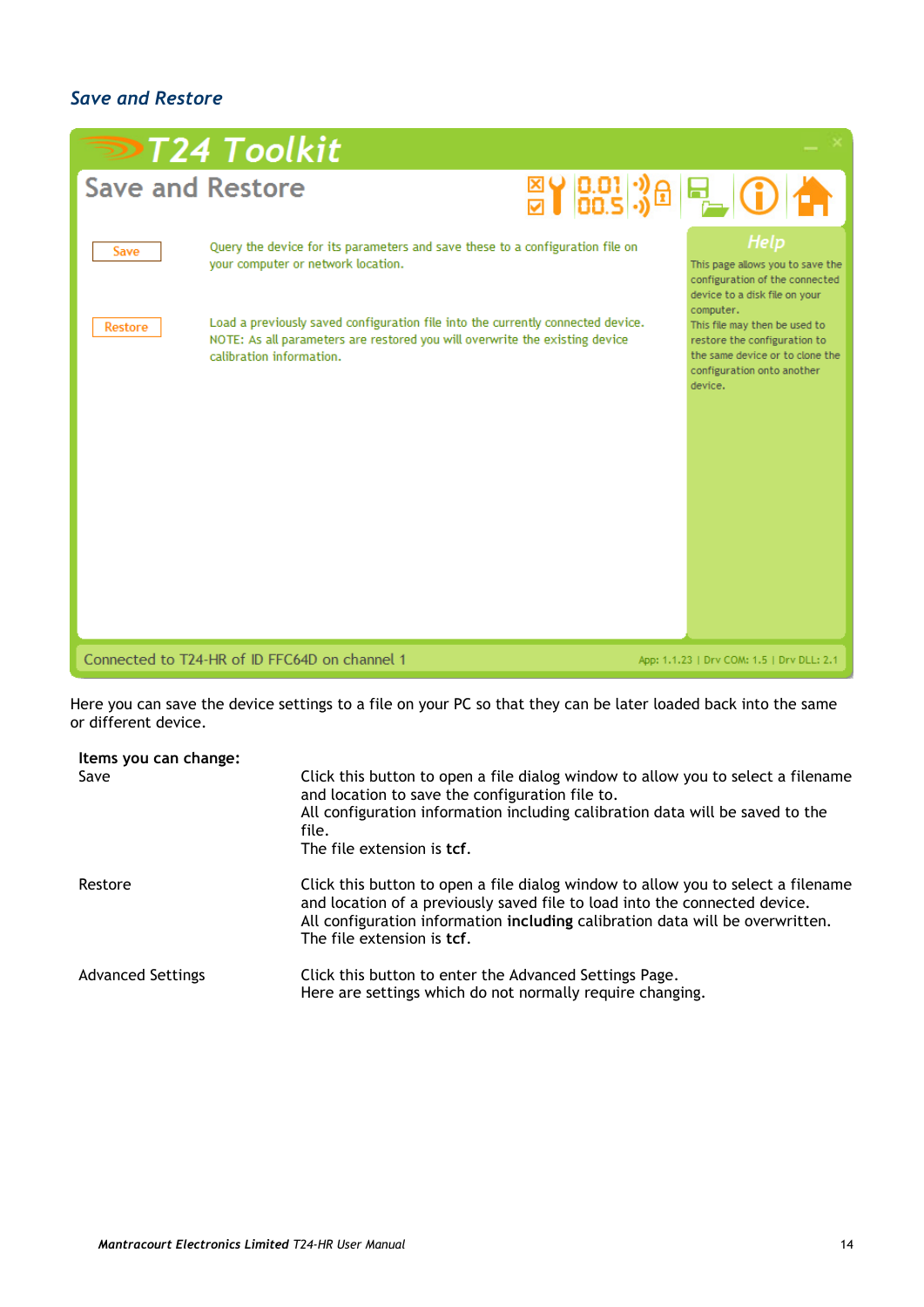## <span id="page-15-0"></span>*Advanced Settings*

| <b>Advanced Settings</b><br><b>EY 8.01 % 日 0 个</b><br><b>List Size</b><br>Help<br>Select the size of the internal list to maintain. Pressing the Next button will cycle<br>through this list and the list is populated by the devices giving the highest signal level.<br>These are advanced settings<br>and do not normally require<br>changing.<br>Pair Wait Duration (s)<br>This determines how long to wait in seconds when pairing a device to the handheld. The<br>default is 5 seconds.<br>Auto Off Delay (m)<br>Enter a delay in minutes after which the handheld will power off if no button is pressed.<br>Enter zero to disable this function. The default is 5 minutes.<br>Zero Masking<br>Enter an absolute value below which zero will be displayed. Used to mask off small changes in<br>the display after zeroing. Once the value exceeds this level the normal value will be<br>displayed. | <b>⋑T24 Toolkit</b> |  |
|-------------------------------------------------------------------------------------------------------------------------------------------------------------------------------------------------------------------------------------------------------------------------------------------------------------------------------------------------------------------------------------------------------------------------------------------------------------------------------------------------------------------------------------------------------------------------------------------------------------------------------------------------------------------------------------------------------------------------------------------------------------------------------------------------------------------------------------------------------------------------------------------------------------|---------------------|--|
|                                                                                                                                                                                                                                                                                                                                                                                                                                                                                                                                                                                                                                                                                                                                                                                                                                                                                                             |                     |  |
|                                                                                                                                                                                                                                                                                                                                                                                                                                                                                                                                                                                                                                                                                                                                                                                                                                                                                                             |                     |  |
| Connected to T24-HR of ID FFD384 on channel 6<br>App: 1.1.90   Drv COM: 1.6   Drv DLL: 2.6                                                                                                                                                                                                                                                                                                                                                                                                                                                                                                                                                                                                                                                                                                                                                                                                                  |                     |  |

You should not normally need to change these settings.

| Items you can change:<br>List Size | This settings determines how may of the acquisition modules with the highest<br>signal level make up the list which the next key cycles around.                                                                                           |
|------------------------------------|-------------------------------------------------------------------------------------------------------------------------------------------------------------------------------------------------------------------------------------------|
|                                    | Based on the application and how many acquisition modules are in the vicinity of<br>the handheld this list size can affect how the operator uses the handheld.                                                                            |
|                                    | See Example Scenarios in the Installation section next. Range is between 1 and<br>20.                                                                                                                                                     |
| Pair Wait Duration                 | Here you can set the duration that the handheld will wait to achieve successful<br>pairing when pair mode is activated. The default is 5 seconds.                                                                                         |
| Auto Off Delay                     | Here you can specify the delay in minutes after which the handheld will<br>automatically turn off after no button is pressed.                                                                                                             |
|                                    | Enter zero to disable this function. The default is 5 minutes.                                                                                                                                                                            |
|                                    | The On/Off key can be used to reset this by giving a quick press. This may be<br>more suitable than using the Next key!                                                                                                                   |
| Zero Masking                       | Enter a value in engineering units which represents a band $(+/-)$ about zero within<br>which zero will be displayed. As soon as the value is outside this band the real<br>value will be shown. (Only available in version 1.01 onwards) |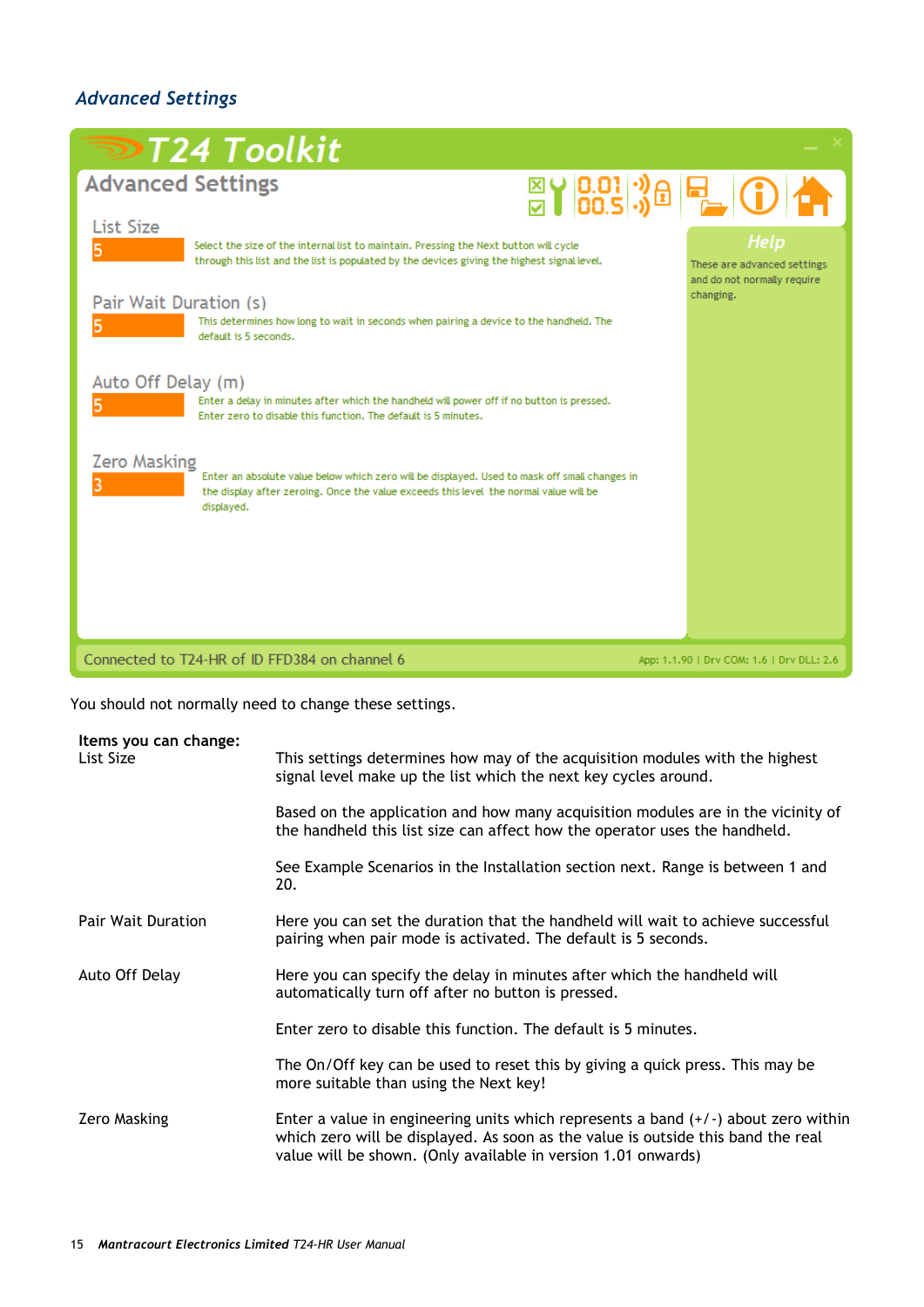## <span id="page-16-0"></span>*Installation*

## <span id="page-16-1"></span>*Example Scenarios*

The following example scenarios explain the usage of the handheld and acquisition modules and lists the important settings chosen to achieve this.

#### **Scenario 1** – **200 acquisition modules are spaced at 1 meter intervals along a bridge**.

The modules spend most of their time in deep sleep and are only activated when the operator uses the handheld.

The acquisition modules are set for a transmission interval of 333 milliseconds (3Hz) and have a sleep delay of 5 seconds.

On the T24-HR setting the List Size to 6 allows the operator a fast responding Next key that cycles through the closest 6 modules to allow the operator to note any out of limit readings. The operator checks the Data Tag displayed on the handheld as the Next key is pressed against the Data Tag painted on the modules affixed to the bridge.

The operator walks the length of the bridge and stops approximately every 6 meters and quickly scrolls through the small list size and records the readings of the 6 local modules.

The list dynamically repopulates as he walks along the length of the bridge.

During the walk modules are automatically woken by the handheld as they enter range and as the operator walks out of range the modules automatically return to sleep.

#### **Scenario 2** – **The operator has 3 rooms to monitor.**

Each room contains 10 acquisition modules. These modules are always fully awake but operate at a transmission interval of 10 seconds. There is another device that is logging the data from these modules so their sleep delay is set to zero to disable that function.

By setting the List Size to 10 the operator can enter the desired room and simply cycle through the 10 modules present in that room.

Because the acquisition modules only transmit at 10 second intervals it can take up to 10 seconds for a particular module to be available from the handheld. The timeout on the handheld is set to 31 seconds. The input to the acquisition modules is very slow to change so although the displayed value only updates every 10 seconds the operator is still seeing a valid reading as he cycles through the acquisition modules. The timeout of 31 seconds allows for the odd dropped reading but if a module dropped out permanently for whatever reason the handheld would display **-------** after 31 seconds or the module would never appear in the list if it had not transmitted since the handheld had been turned on.

#### **Scenario 3** – **500 pallets are stored in a warehouse.**

Each pallet has a T24-SA acquisition module built in that transmits the weight on the pallet. The T24-SA modules have been configured so that the LED state is echoed onto the digital output and this is used to power a high brightness blue LED attached to the front of the pallet. The module transmission intervals are set to 3 per second and a sleep delay of 10 seconds. The LED flashes at 3Hz while the module is awake and is off when asleep. When the handheld is displaying the reading from the module its LED is on constantly.

On the handheld the List Size is set to 1. This has the effect of allowing the operator to approach the desired pallet and press the **Next** key. This will effectively select the module with the highest radio signal which will be the one the operator is standing next to and the LED will light to provide visual feedback so the operator knows he is looking at the correct pallet.

The operator moves to the next pallet and presses the Next key again at which point the previous pallet LED goes off and the closest pallet LED activates.

As the operator moves out of range pallets go back to sleep because of their sleep delay settings.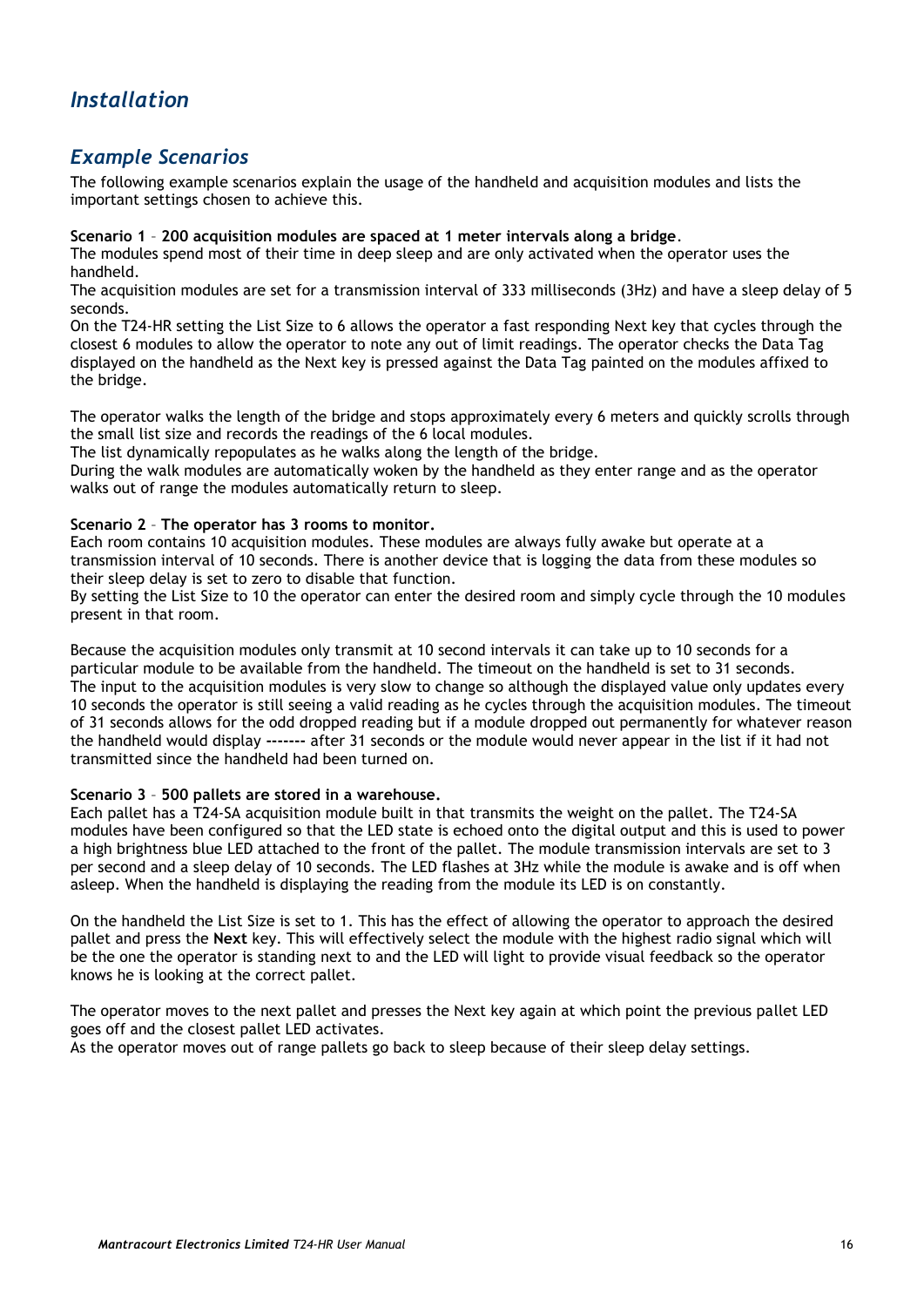## <span id="page-17-0"></span>*Overview*

Radio performance at microwave wavelengths is very dependent upon the operating environment; any structure within the operating region of the radios will give rise to three effects:

**Obscuration.** Obscuration will result in reduced range and occurs when an obstruction masks the line-of-sight between radios.

**Aberrations to the horizontal and vertical space patterns**. Distortion of these patterns may occur if structures or objects are placed in the near or intermediate field of the antenna. The effect will be to distort the coverage patterns, adversely affecting range and link quality.

**Reflection.** Any object placed in line-of-sight of the transmit antenna will result in signals arriving at the receiver by an indirect path. Degradation of performance due to reflection (multipath effects) appears as reduced range or poor link quality.

Any of the above will cause poor RSSI figures, an increase in the packet loss rate and in extreme cases complete loss of signal. Fortunately, if consideration is given to these effects at the integration stage then a good quality link will be obtained.

#### **Guidelines for product design:**

When selecting materials for product enclosures, preference should be given to fibreglass, light coloured ABS or Polypropylene; at the wavelength of 2.4GHz radio other materials will adversely affect the signal by attenuation, refraction or change in polarisation.

If the application demands that the radio is fitted inside a metal enclosure then ensure that the specified clearances are maintained around the antenna and design in a fibreglass RF window at least as large as the clearance dimensions but ideally as large as possible.

RAD24i radios fitted inside a product should be oriented so that the chip antenna will be vertical when the product is in its normal operating position.

#### **Guidelines for installation:**

When planning installations ensure that line-of –sight between nodes is maintained and that objects or structures are kept at least one metre away from antennae wherever possible.

To avoid poor link quality between a RAD24i radio and a handheld device ensure that the RAD24i is mounted so that the chip antenna is vertical. Improvement may also be obtained by altering the height above ground of the RAD24i; a small increase or reduction in antenna elevation will often improve reception.

Range underwater is only a decimetre or so depending on packet rate. Best performance underwater is obtained by using low packet rates and immersing water-proofed antennae rather than water-tight enclosures containing the antennae.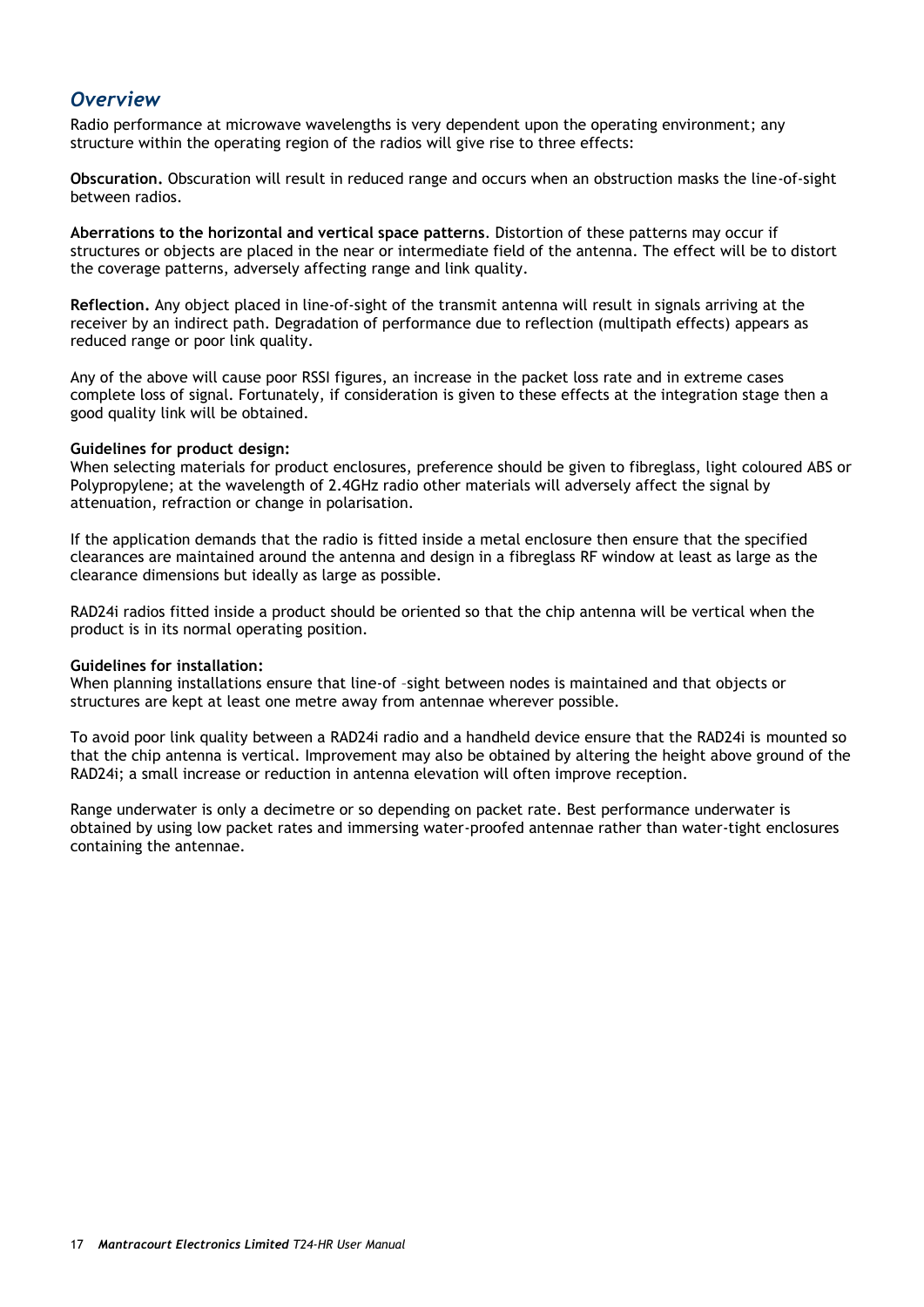## <span id="page-18-0"></span>*Antenna Orientation*

For the maximum range the acquisition module and the T24-HR should be orientated as shown. The sensitivity to the radio transmission will be reduced if the acquisition module is oriented in a vertical or portrait position.



## <span id="page-18-1"></span>*Battery*

Use a pair of alkaline AA batteries. Due to the higher voltage requirements of this device NiMh and NiCad batteries are not recommended.

## <span id="page-18-2"></span>*Specifications*

## <span id="page-18-3"></span>*General Radio*

|                                   | Min    | <b>Typical</b>      | <b>Max</b> | <b>Units</b>    |
|-----------------------------------|--------|---------------------|------------|-----------------|
| License                           |        | License Exempt      |            |                 |
| Modulation method                 |        | MS (QPSK)           |            |                 |
| Radio type                        |        | Transceiver (2 way) |            |                 |
| Data rate                         |        | 250                 |            | K bits/sec      |
| Radio Frequency                   | 2.4000 |                     | 2.4835     | <b>GHz</b>      |
| Power                             |        |                     |            | mw              |
| Range RAD24i (Integrated antenna) |        |                     | 120 (400)  | Metres (feet) * |
| Range RAD24e (External antenna)   |        |                     | 200 (650)  | Metres (feet) * |
| Channels (DSSS)                   |        | 16                  |            |                 |

**\*** Maximum range achieved in open field site with T24-SA at a height of 3 metres above ground and T24-HR held at chest height pointing towards the T24-SA.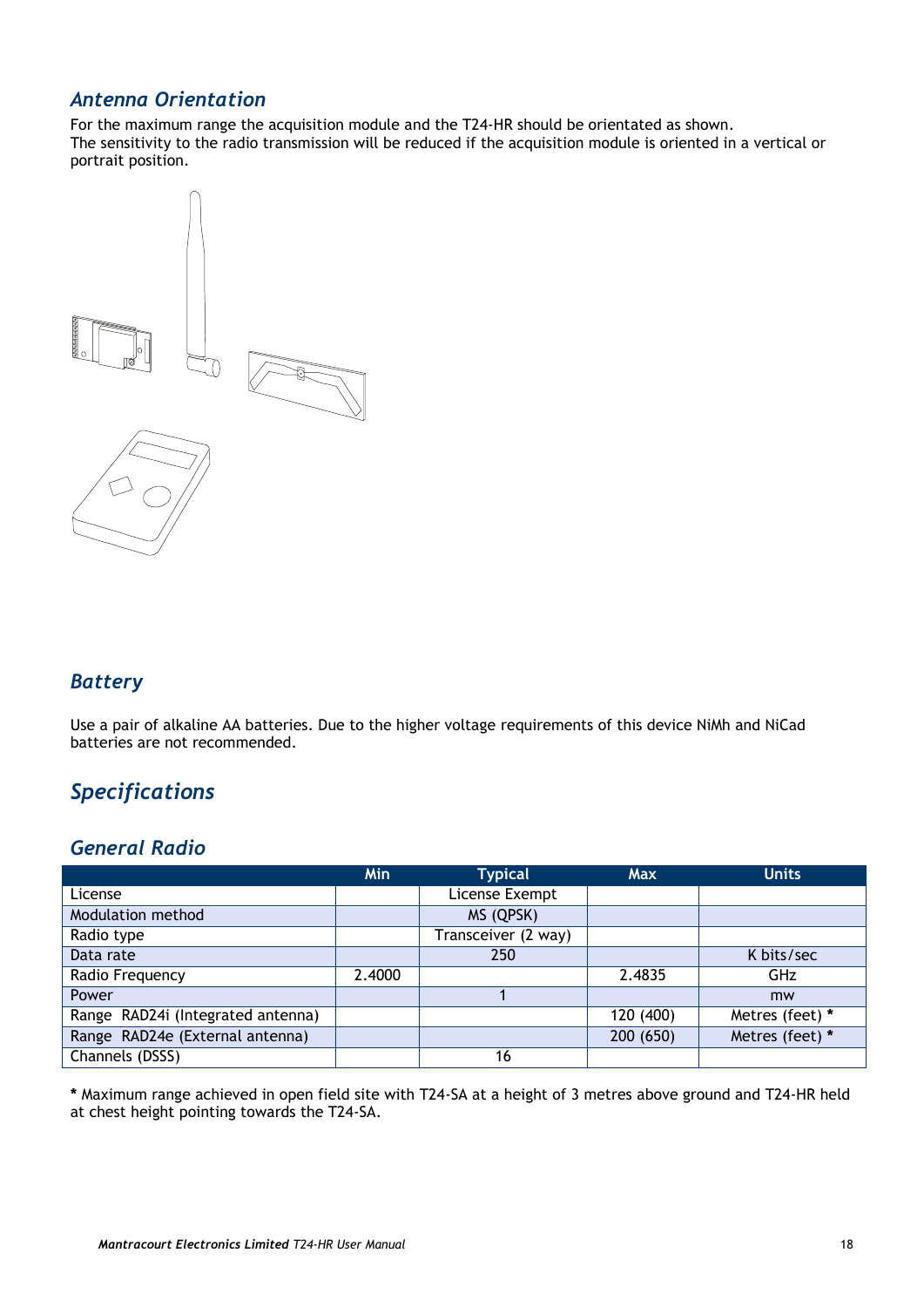## <span id="page-19-0"></span>*T24-HR*

| <b>Electrical</b>                            | <b>Min</b> | <b>Typical</b>   | Max        | <b>Units</b> |
|----------------------------------------------|------------|------------------|------------|--------------|
| Power Supply voltage                         | 2.4        | 3.0              | 3.6        | V dc         |
|                                              |            |                  |            |              |
| <b>Power Supply</b>                          | <b>Min</b> | <b>Typical</b>   | <b>Max</b> | <b>Units</b> |
| Active                                       |            | 35               | 40         | mA           |
| Low power mode                               |            | 120              | 160        | uA           |
| Estimated Battery life using 2Ahr batteries: |            |                  |            |              |
| Standby mode (Powered off)                   |            | 1.5              |            | Years        |
| Continuous operation                         |            | 40               |            | <b>Hours</b> |
|                                              |            |                  |            |              |
| <b>Environmental</b>                         | <b>Min</b> | <b>Typical</b>   | <b>Max</b> | <b>Units</b> |
| IP rating                                    |            | IP <sub>65</sub> |            |              |
| Operating temperature range                  | $-10$      |                  | $+50$      |              |
| Storage temperature                          | -40        |                  | $+85$      |              |
| Humidity                                     | 0          |                  | 95         | %RH          |

| Physical             |                              |
|----------------------|------------------------------|
| Hand Held Dimensions | $90 \times 152 \times 34$ mm |

Humidity | 0 | | 95 | %RH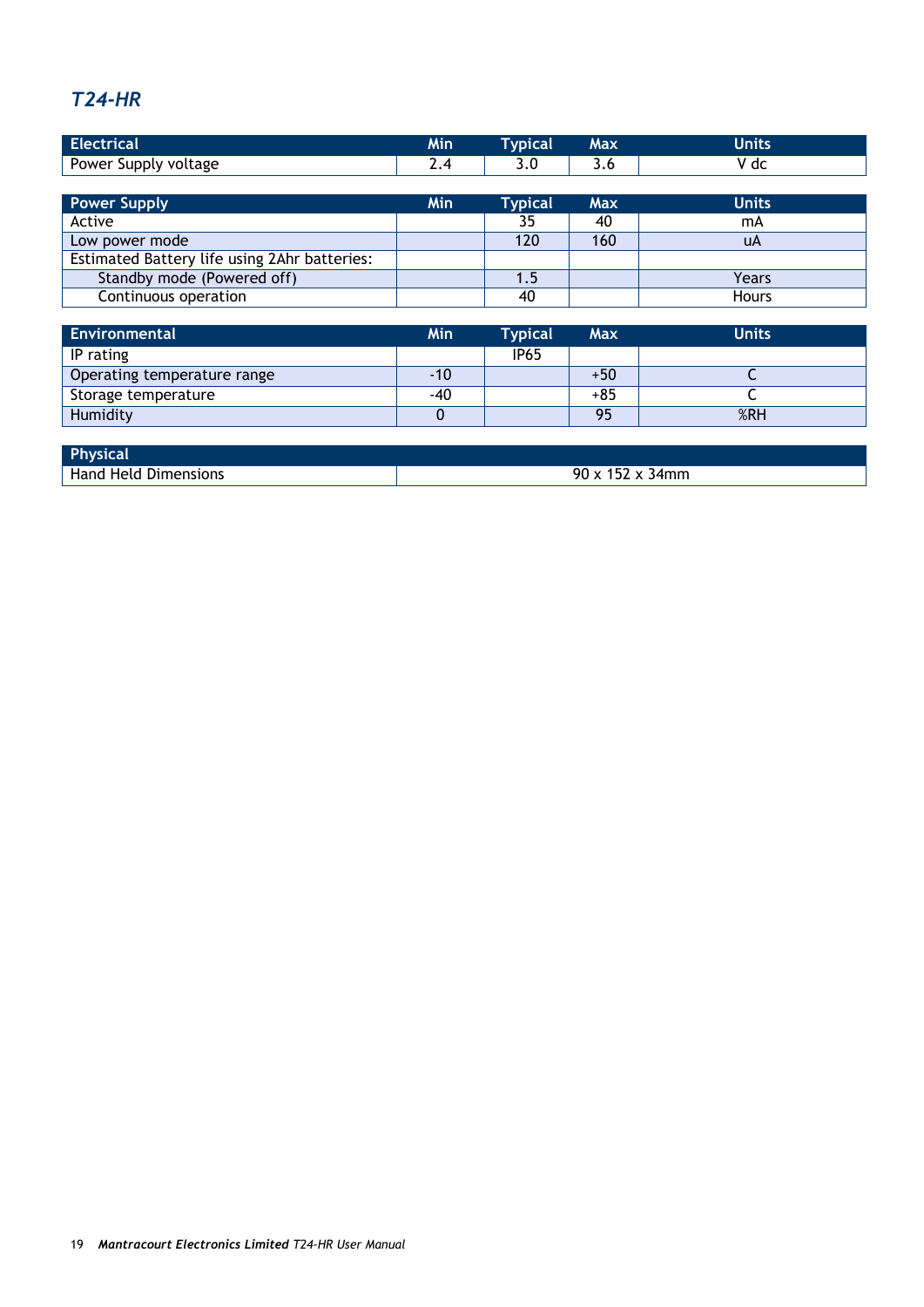## <span id="page-20-0"></span>*Approvals*

## <span id="page-20-1"></span>*CE*  $C \in$

Complies with EMC directive. 2004/108/EC The Radio Equipment and Telecommunications Terminal Equipment (R&TTE) Directive, 1999/5/EC,

#### **European Community, Switzerland, Norway, Iceland, and Liechtenstein**

| English:    | This equipment is in compliance with the essential requirements and other<br>relevant provisions of Directive 1999/5/EC.            |
|-------------|-------------------------------------------------------------------------------------------------------------------------------------|
| Deutsch:    | Dieses Gerät entspricht den grundlegenden Anforderungen und den weiteren<br>entsprecheneden Vorgaben der Richtlinie 1999/5/EU.      |
| Dansk:      | Dette udstyr er i overensstemmelse med de væsentlige krav og andre relevante<br>bestemmelser i Directiv 1999/5/EF.                  |
| Español:    | Este equipo cumple con los requisitos esenciales asi como con otras<br>disposiciones de la Directive 1999/5/EC.                     |
| Français:   | Cet appareil est conforme aux exigencies essentialles et aux autres dispositions<br>pertinantes de la Directive 1999/5/EC.          |
| Íslenska:   | Þessi búnaður samrýmist lögboðnum kröfum og öðrum ákvæðum tilskipunar<br>1999/5/ESB.                                                |
| Italiano:   | Questo apparato é conforme ai requisiti essenziali ed agli altri principi sanciti<br>dalla Direttiva 1999/5/EC.                     |
| Nederlands: | Deze apparatuur voldoet aan de belangrijkste eisen en andere voorzieningen<br>van richtlijn 1999/5/EC.                              |
| Norsk:      | Dette utstyret er i samsvar med de grunnleggende krav og andre relevante<br>bestemmelser i EU-directiv 1999/5/EC.                   |
| Português:  | Este equipamento satisfaz os requisitos essenciais e outras provisões da<br>Directiva 1999/5/EC.                                    |
|             | Suomalainen: Tämä laite täyttää direktiivin 1999/5/EY oleelliset vaatimukset ja on siinä<br>asetettujen muidenkin ehtojen mukainen. |
| Svenska:    | Denna utrustning är i överensstämmelse med de väsentliga kraven och andra<br>relevanta bestämmelser i Direktiv 1999/5/EC.           |

This equipment is in compliance with the essential requirements and other relevant provisions of Directive 1999/5/EC.

## <span id="page-20-2"></span>*FCC*



Family: RAD24

Models: i and e for internal and external antenna variants. For antenna T24-ANTA and T24-ANTB FCC ID:VHARAD24

This device complies with Part 15c of the FCC Rules. Operation is subject to the following two conditions: (1) this device may not cause harmful interference, and (2) this device must accept any interference received, including interference that may cause undesired operation.

**CAUTION:** If the device is changed or modified without permission from Mantracourt Electronics Ltd, the user may void his or her authority to operate the equipment.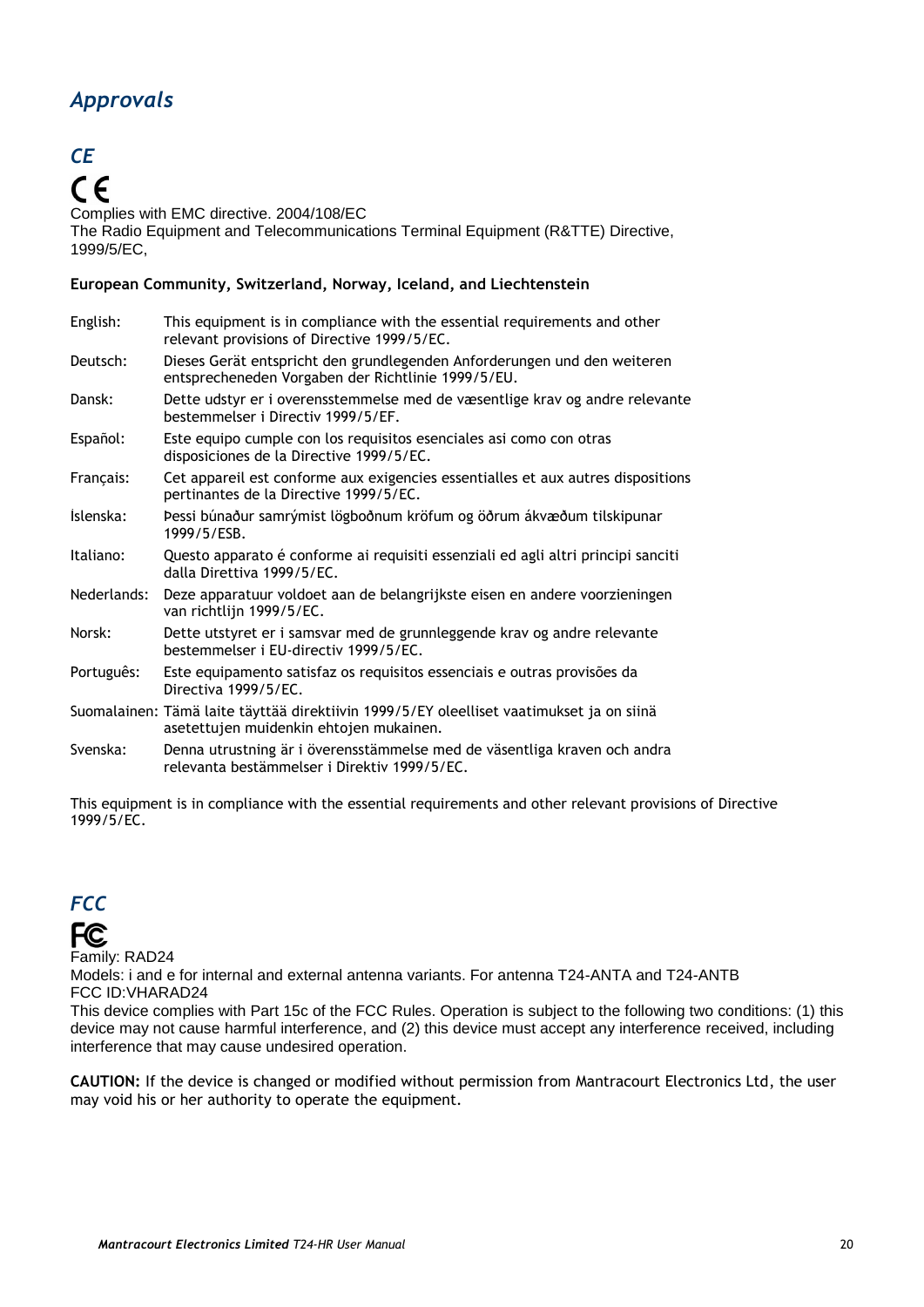### <span id="page-21-0"></span>*Industry Canada*

Industry Industrie Canada Canada Models: i and e for internal and external antenna variants. For antenna T24-ANTA and T24-ANTB IC:7224A-RAD24 This apparatus complies with RSS-210 - Low-power Licence-exempt Radiocommunication Devices (All Frequency Bands): Category I Equipment RSS.

## <span id="page-21-1"></span>*OEM / Reseller Marking and Documentation Requirements*

## <span id="page-21-2"></span>*FCC*

The Original Equipment Manufacturer (OEM) must ensure that FCC labelling requirements are met. This includes a clearly visible label on the outside of the final product enclosure that displays the contents as shown:

#### Contains FCC ID:VHARAD24

This device complies with Part 15 of the FCC Rules. Operation is subject to the following two conditions:

(1) this device may not cause harmful interference and

(2) this device must accept any interference received, including interference that may cause undesired operation.

The acquisition modules have been tested with T24-ANTA and T24-ANTB. When integrated in OEM products, fixed antennas require installation preventing end-users from replacing them with non-approved antennas. Antennas other than T24-ANTA and T24-ANTB must be tested to comply with FCC Section 15.203 (unique antenna connectors) and Section 15.247 (emissions).

Acquisition modules have been certified by the FCC for use with other products without any further certification (as per FCC section 2.1091). Changes or modifications not expressly approved by Mantracourt could void the user"s authority to operate the equipment.

In order to fulfil the certification requirements, the OEM must comply with FCC regulations:

1. The system integrator must ensure that the text on the external label provided with this device is placed on the outside of the final product.

2. The acquisition modules with external antennas may be used only with Approved Antennas that have been tested by mantracourt.

## <span id="page-21-3"></span>*IC*

Labelling requirements for Industry Canada are similar to those of the FCC. A clearly visible label on the outside of the final product enclosure must display the following text:

Contains Model RAD24 Radio (2.4 GHz), IC:7224A-RAD24

Integrator is responsible for its product to comply with RSS-210 - Low-power Licence-exempt Radiocommunication Devices (All Frequency Bands): Category I Equipment RSS.

## <span id="page-21-4"></span>*CE*

The T24 series has been certified for several European countries.

If the acquisition module is incorporated into a product, the manufacturer must ensure compliance of the final product to the European harmonized EMC and low-voltage/safety standards. A Declaration of Conformity must be issued for each of these standards and kept on file as described in Annex II of the R&TTE Directive. Furthermore, the manufacturer must maintain a copy of the T24 device user manual documentation and ensure the final product does not exceed the specified power ratings, antenna specifications, and/or installation requirements as specified in the user manual. If any of these specifications are exceeded in the final product, a submission must be made to a notified body for compliance testing to all required standards. **OEM Labelling Requirements**

The 'CE' marking must be affixed to a visible location on the OEM product.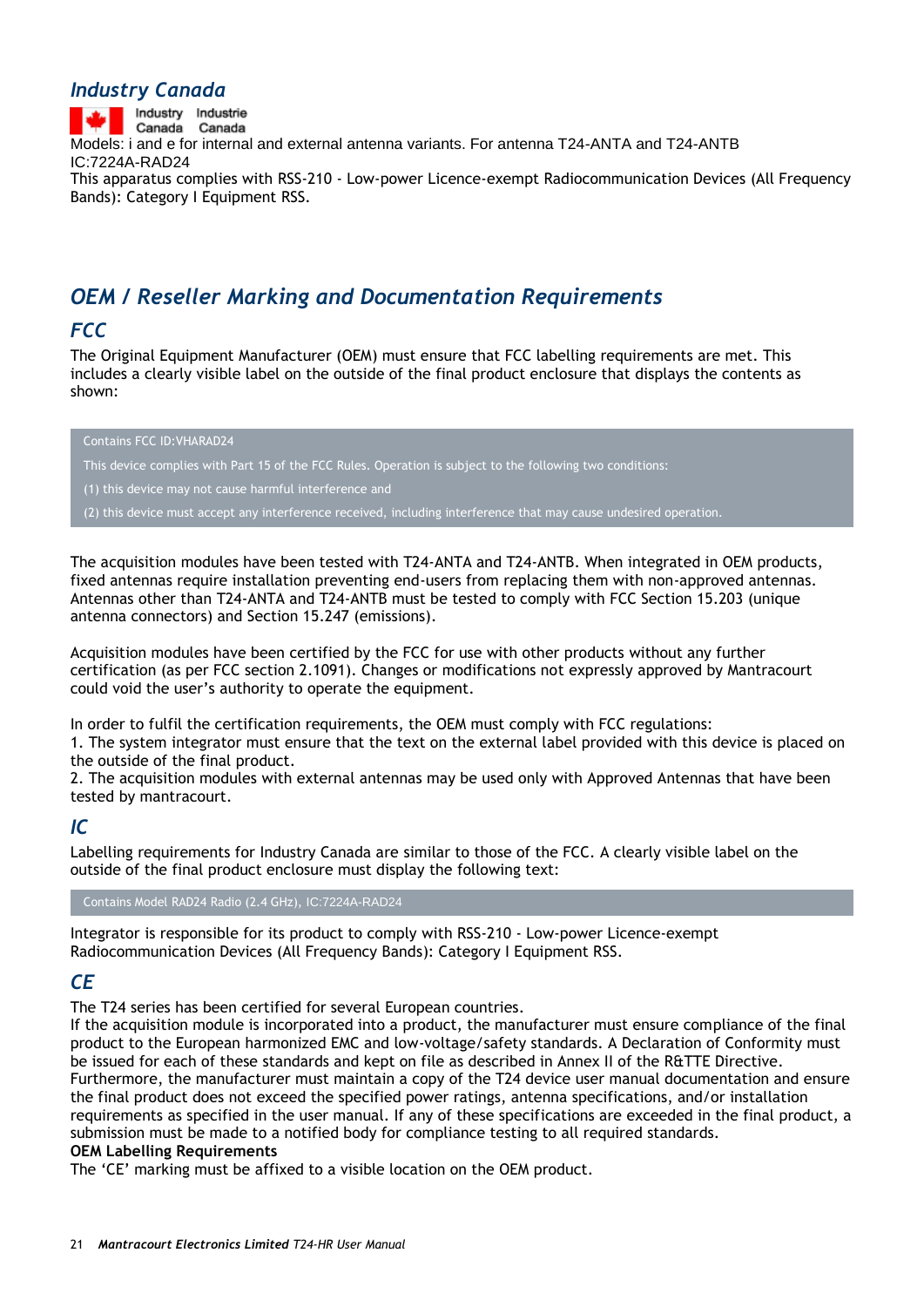# 7 F

The CE mark shall consist of the initials "CE" taking the following form:

- If the CE marking is reduced or enlarged, the proportions given in the above graduated drawing must be respected.
- The CE marking must have a height of at least 5mm except where this is not possible on account of the nature of the apparatus.
- The CE marking must be affixed visibly, legibly, and indelibly.

## <span id="page-22-0"></span>*Declaration Of Conformity*

We, **Mantracourt Electronics Limited The Drive Farringdon Exeter Devon EX5 2JB**

declare under our sole responsibility that our products in the **T24 Radio Telemetry Product Range** to which this declaration relates are in conformity with the appropriate standard EN 300 328 following the provisions of the Radio and Telecommunications Terminal Equipment Directive **1999/5/EC**, **FCC CFR Title 47** part 15c BS EN 61000-4-2 and BS EN 61000-4-3 following the provisions of the EMC Directive **2004/108/EC** and Low Voltage Directive **2006/95/EC**.

December 2007

Brett James Development Manager Mantracourt Electronics Limited.

FCC ID:VHARAD24  $\epsilon$